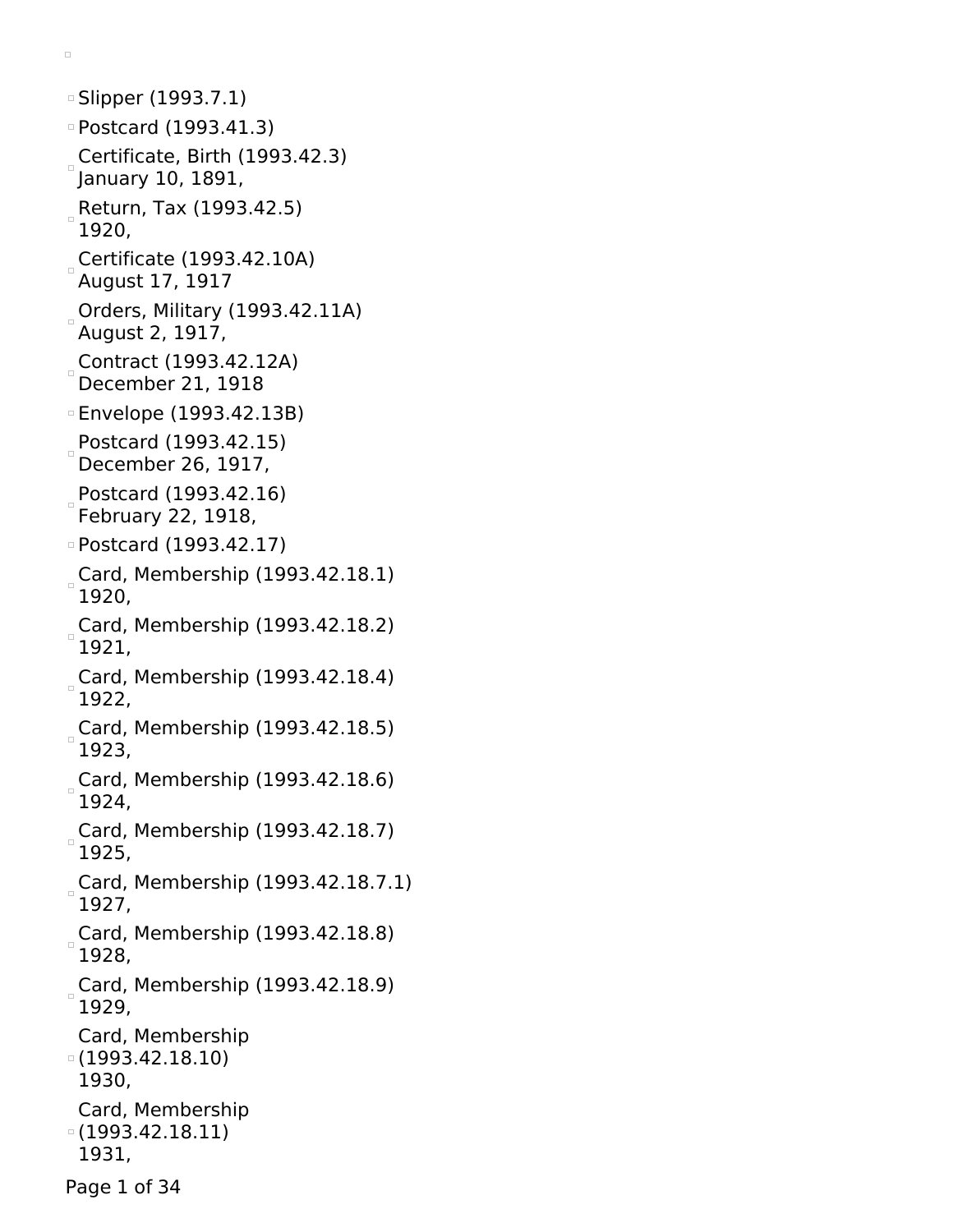Card, Membership (1993.42.18.12) 1933, Card, Membership (1993.42.18.13) 1934, Card, Membership (1993.42.18.14) 1935 Card, Membership (1993.42.18.16) 1937, Card, Membership (1993.42.18.17) 1938, Card, Membership (1993.42.18.18) 1940, Card, Membership (1993.42.18.19) 1941, Card, Membership (1993.42.18.20) 1942, Card, Membership (1993.42.18.21) 1945, Card, Membership (1993.42.18.22) 1946, Card, Membership (1993.42.18.23) 1947, Card, Membership (1993.42.18.24) 1948, Card, Membership (1993.42.18.25) 1949, Card, Membership (1993.42.18.26) 1950,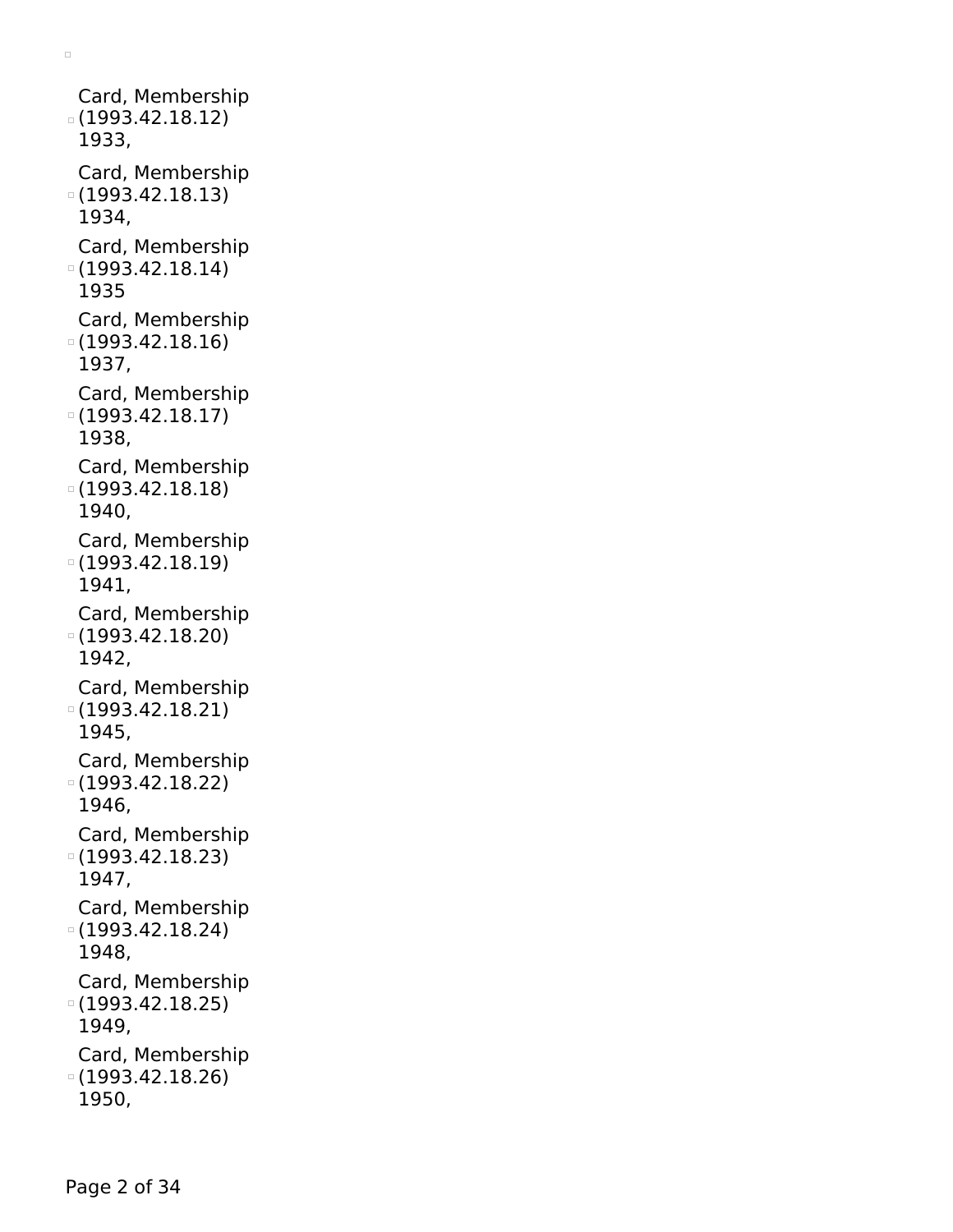Card, Membership  $(1993.42.18.27)$ 1951, Card, Membership (1993.42.18.28) 1952, Card, Membership (1993.42.18.29) 1953, Card, Membership (1993.42.18.30) 1954, Card, Membership (1993.42.18.31) 1955, Card, Membership (1993.42.18.32) 1956, Card, Membership (1993.42.18.33) 1957, Card, Membership (1993.42.18.34) 1958, Card, Membership (1993.42.18.35) 1959, Card, Membership (1993.42.18.36) 1961, Card, Membership (1993.42.18.37) 1962, Card, Membership (1993.42.18.38) 1963, Card, Membership (1993.42.18.39) 1964, Card, Membership (1993.42.18.40) 1965,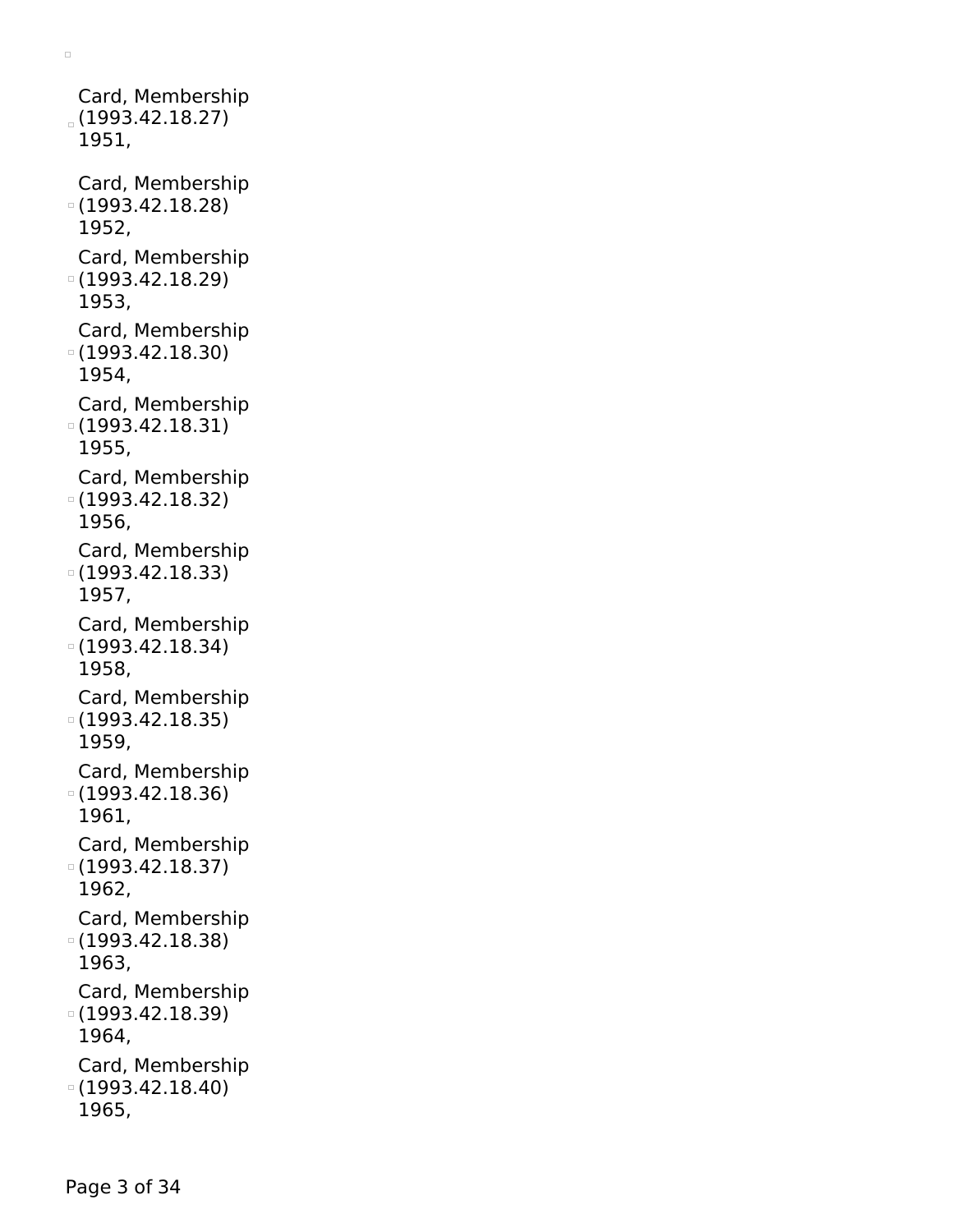```
Card, Membership
(1993.42.18.41)
 1966,
 Card, Membership
(1993.42.18.42)
 1967,
Card, Membership (1993.42.21.1)August 19, 1936,
Card, Membership (1993.42.21.2)
 1940,
Card, Membership (1993.42.21.3)
 1943,
Card, Membership (1993.42.21.4)
 1948,
\lceil Icon (1993.63.2)
\degreeIcon (1993.68.3)
Certificate, Citizenship (1993.70.2)
 March 3, 1917
Discharge, Military (1993.70.3)
June 28, 1919
Correspondence (1993.70.4)
 November 12, 1939
Correspondence (1993.70.5)
November 2, 1939,
Correspondence (1993.70.6)
 October 25, 1940,
Certificate, Birth (1993.70.7)
June 16, 1957
Correspondence (1993.70.8)
February 7, 1933
Correspondence (1993.70.9)
November 18, 1939
 Frame, Picture (1994.12.1)
March 1, 2013,
 Mrs. Pangere's Collection
 Icon (1994.12.4)
\Box.
 Mrs. Pangere's Collection
 Icon (1994.12.5)
\Box.
 Mrs. Pangere's Collection
```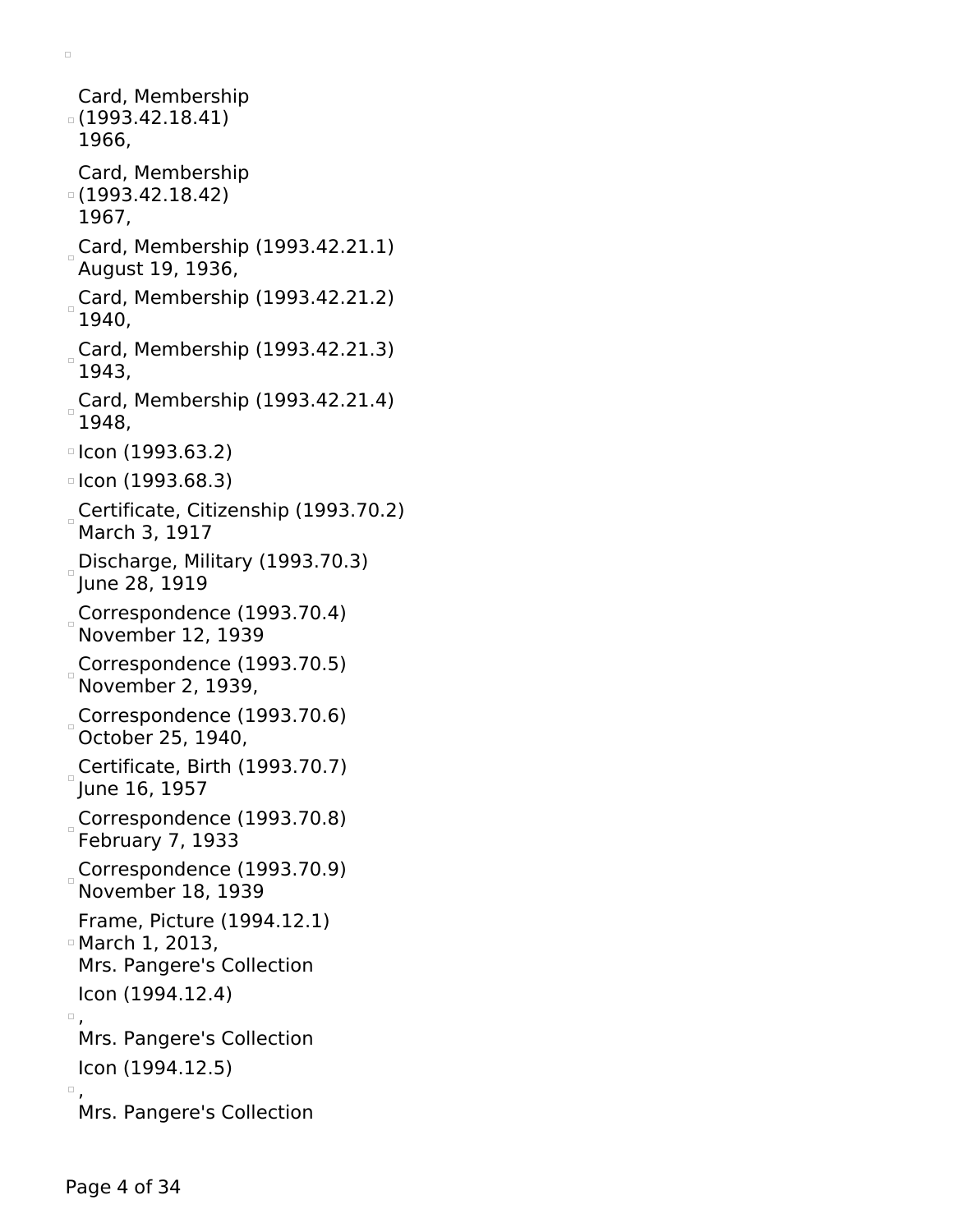```
Icon (1994.12.7)
March 1, 2013,
 Mrs. Pangere's Collection
 Certificate, Membership (1994.26.1)
August 4, 1931,
 Gene Douglas Collection
Certificate, Birth (1994.33.7.a)March 3, 1969,
Card, Identification (1994.33.7.c)
 1974,
Certificate, Naturalization (1994.41.13)
 1930s
\circ Print (1994.79.A)
Print (1994.79.B)
Painting (1994.79.C)
 1958,
Print (1994.79.D)
 1941,
Print (1994.79.E)
 1941,
Print (1994.79.F)
 1941,
Certificate, Award (1994.106.1)
 November 19, 1969,
Certificate, Award (1994.112.4)
 October 12, 1991
Certificate, Award (1994.112.5)
 1989 – 1993
Certificate, Award (1994.112.6)
June 6, 1992
Certificate (1994.112.7)
Photograph (1994.112.8)
 Box, Candy (1994.127.1)
SUGAR BOWL SWEET
 SHOP
 Box, Candy (1994.127.3)
 1921 – 1997
 SUGAR BOWL SWEET
 SHOP
Certificate (1995.19.7.1)
 1940s,
```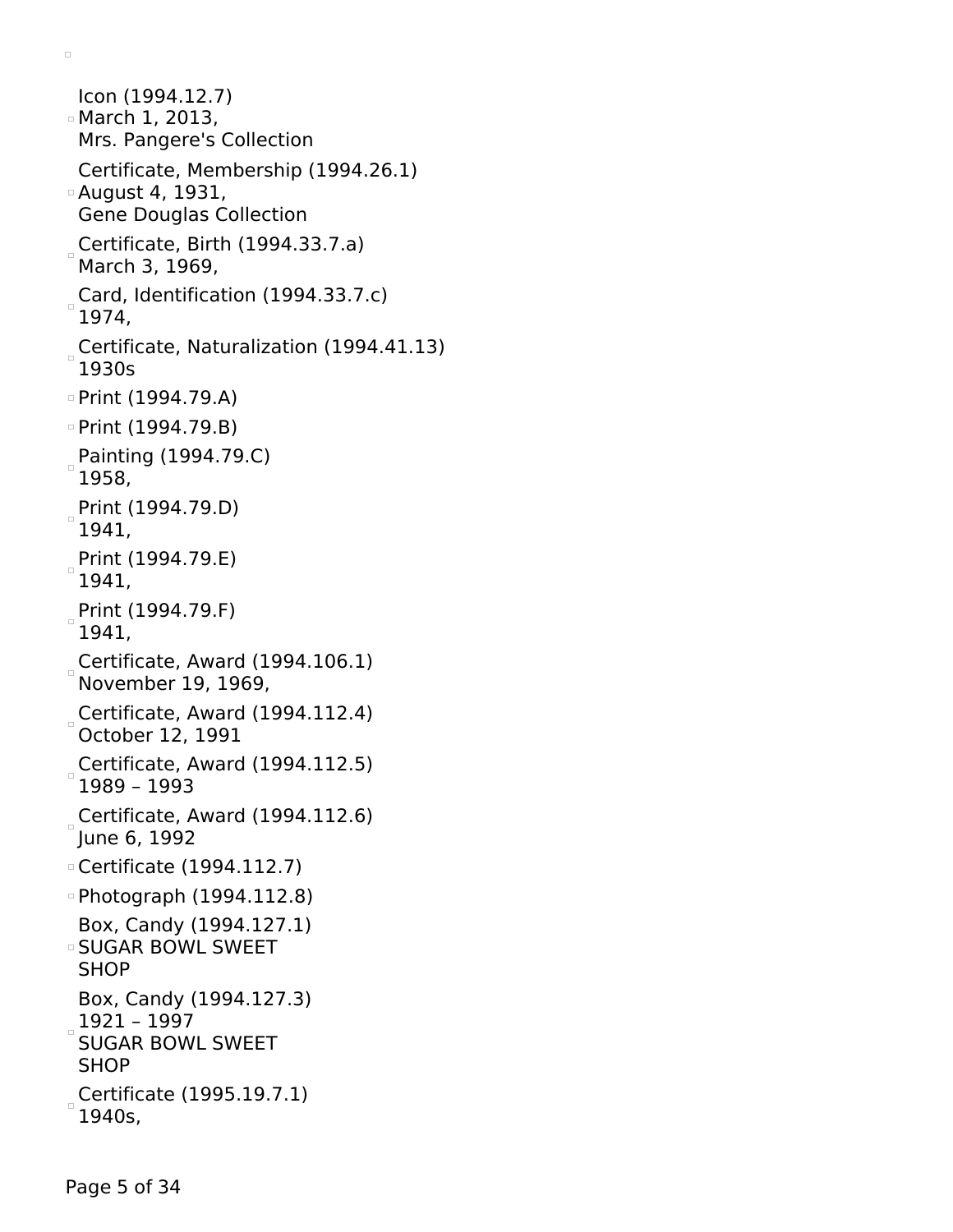Document (1995.19.7.2) 1940s,

- Document (1995.19.7.3) 1940s,
- Certificate, Commemorative (1995.19.8.1) 1946,
- Certificate, Commemorative (1995.19.8.2) 1946,
- Certificate, Commemorative (1995.19.8.3)
- Certificate, Commemorative (1995.19.8.4)
- Certificate, Commemorative (1995.19.8.5)
- Certificate, Achievement (1995.19.8.6)
- Certificate, Achievement (1995.19.8.7) September 18, 1958,
- Certificate, Commemorative (1995.19.8.8) September 28, 1960,
- Certificate, Membership (1995.19.9.1) August 15, 1955,
- Certificate, Membership (1995.19.9.2) 1967,
- Certificate, Membership (1995.19.9.3) 1972,
- Box, Candy (1995.49.8.A)
- $\overline{1990s}$ , Gayety's Chocolates
- 
- Box, Candy (1995.49.8.B)  $\overline{1990s}$ .
- Gayety's Chocolates
- Box, Candy (1995.49.8.C)
- circa 1990,
- Gayety's Chocolates
- Box, Candy (1995.49.8.D)
- $\overline{1}$  1990s,
	- Gayety's Chocolates
- Box, Candy (1995.49.8.E)
- circa 1990, Gayety's Chocolates
- License, Marriage (1996.42.2.B)
- Certificate, Naturalization (1996.42.4) October 2, 1940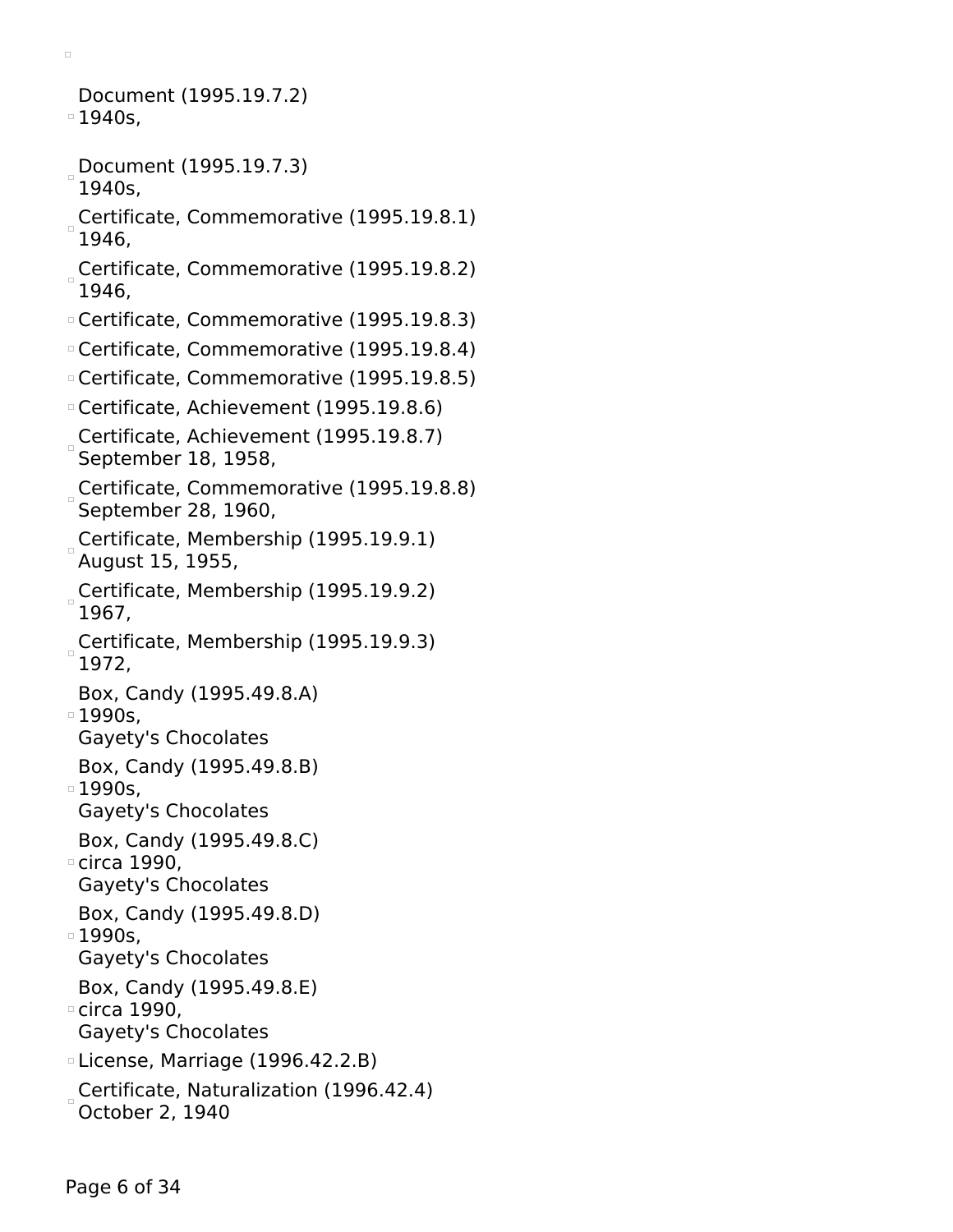Certificate, Naturalization (1996.42.5) March 19, 1925 Poster (1996.43.8) 1982, Poster (1996.43.11) 1990, Newspaper Clipping (1996.50.6) February 1, 1932, Certificate, Membership (1996.54.1) July 1, 1926 Certificate, Marriage (1996.56.2) October 19, 1924, Certificate, Birth (1996.56.3) Certificate, Citizenship (1996.56.4) January 6, 1938, Receipt (1996.56.5) 1940, Box, Candy (1996.64.11.A) CUPID CANDIES Wrapping Paper Roll Cutter (1996.64.12) 1962 – 1996 CUPID CANDIES Ad, Newspaper (1996.64.15.A) April 12, 2013, 1936 – 2013 CUPID CANDIES Bag (1996.64.15.C) CUPID CANDIES Icon (1996.65.1) February 25, 2013, 1962 Mary Fotopoulos Collection Bond (1996.73.1) 1922, Bond (1996.73.2) 1926, Certificate, Marriage (1996.93.5) 1924, Certificate, Marriage (1996.93.6)  $\overline{\phantom{a}}$ Invitation (1996.93.7) 1924, Box, Candy (1996.96.2.B) DOVE CANDY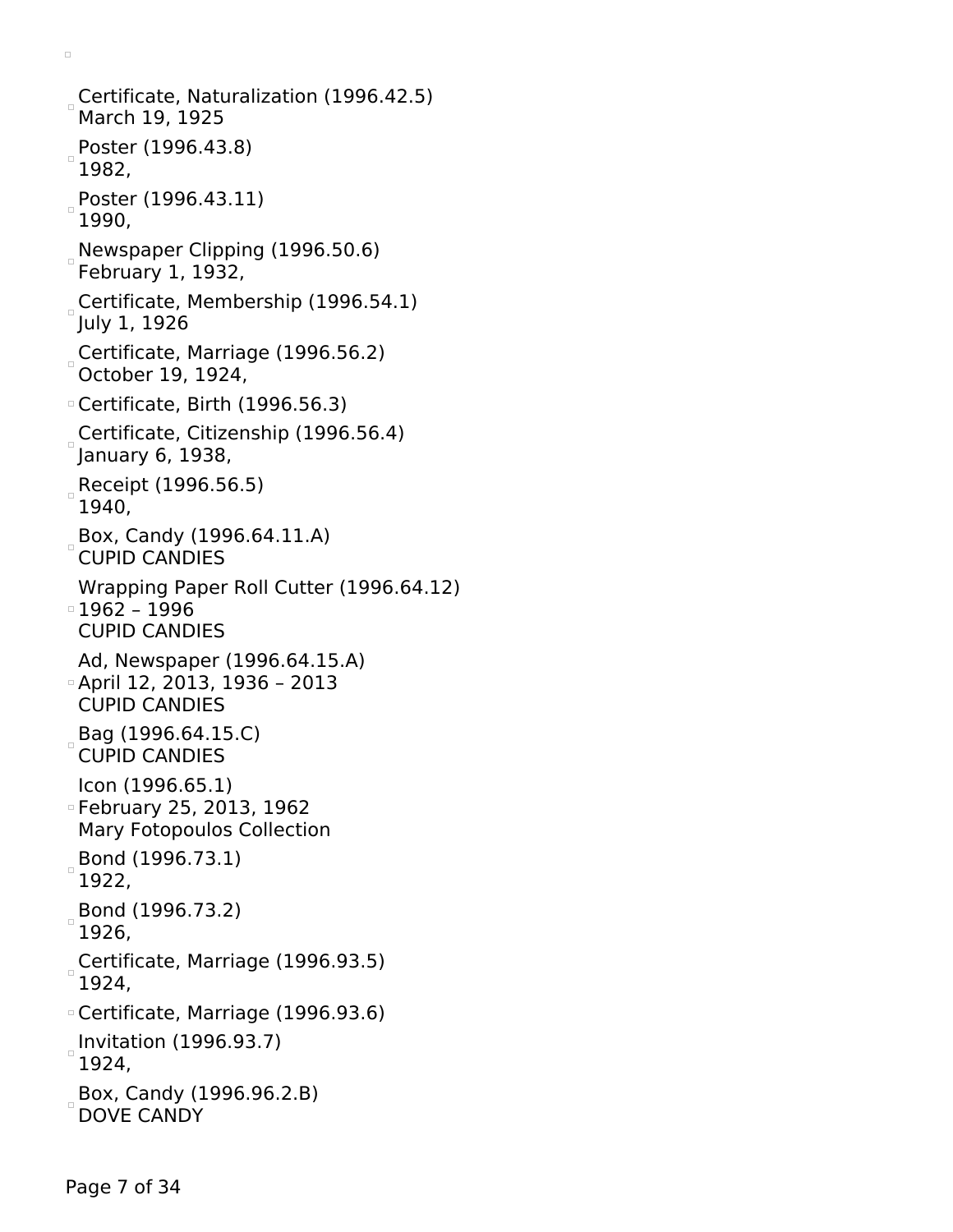```
Letter (1997.32.1)
\overline{0} 1967 – 1988,
Letter (1997.32.2)
 1967 – 1988,
Letter (1997.32.3)
 1967 – 1988,
Letter (1997.32.4)
 1967 – 1988,
Letter (1997.32.5)
 1967 – 1988,
Letter (1997.32.6)
 1967 – 1988,
Letter (1997.32.7)
1967 – 1988,
Letter (1997.32.8)
1967 – 1988,
Letter (1997.32.9)
 1967 – 1988,
Letter (1997.32.10)
 1967 – 1988,
Letter (1997.32.11)
 1967 – 1988,
Letter (1997.32.12)
 1967 – 1988,
Letter (1997.32.13)
 1967 – 1988,
Letter (1997.32.14)
 1967 – 1988,
Letter (1997.32.15)
1967 – 1988,
Letter (1997.32.16)
 1967 – 1988,
Letter (1997.32.17)
 1967 – 1988,
Letter (1997.32.18)
 1967 – 1988,
Letter (1997.32.19)
 1967 – 1988,
Letter (1997.32.20)
 1967 – 1988,
```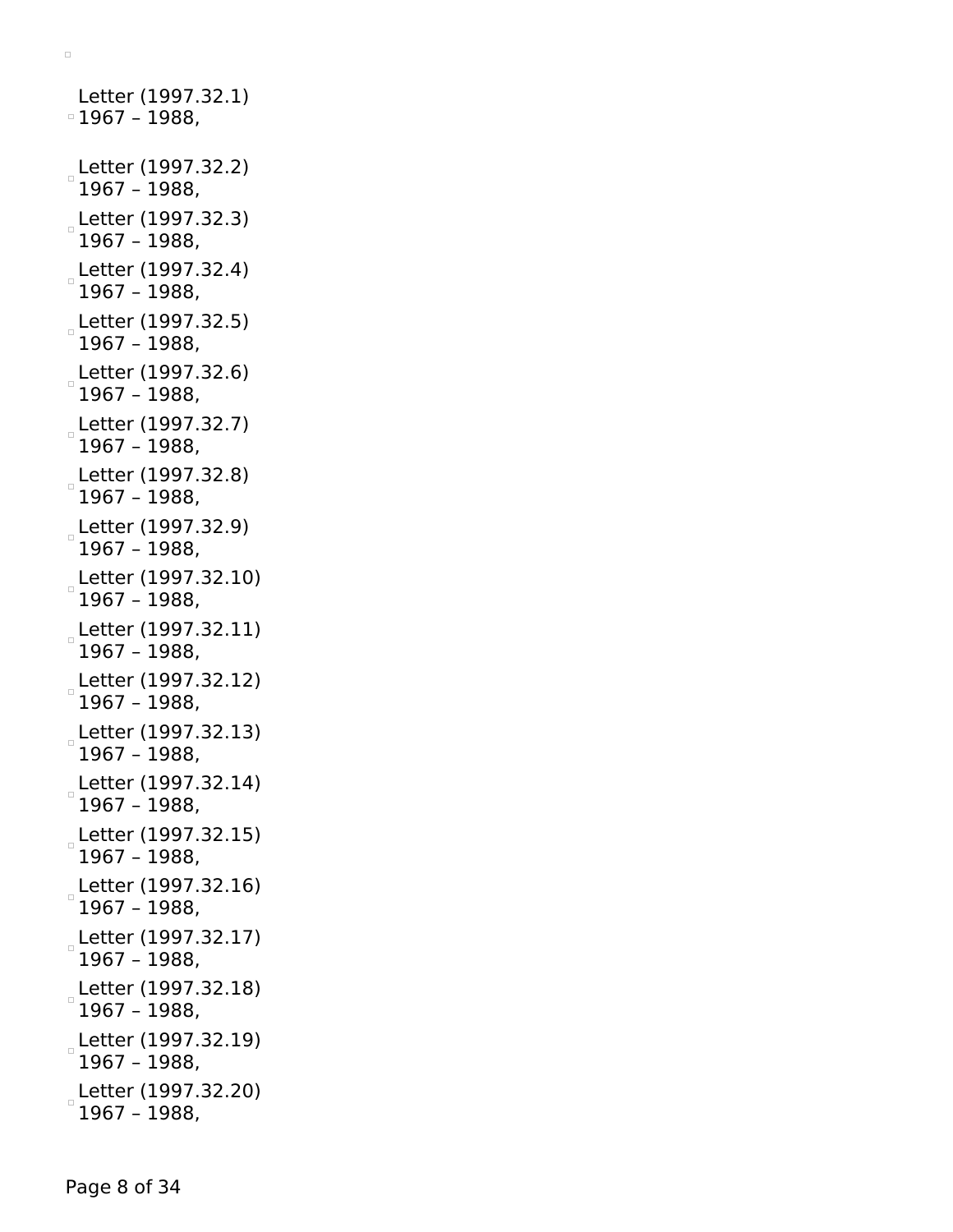Letter (1997.32.21) 1967 – 1988, Letter (1997.32.22) 1967 – 1988, Letter (1997.32.23) 1967 – 1988, Letter (1997.32.24) 1967 – 1988, Letter (1997.32.25) 1967 – 1988, Letter (1997.32.26) 1967 – 1988, Letter (1997.32.27) 1967 – 1988, Letter (1997.32.28) 1967 – 1988, Letter (1997.32.29) 1967 – 1988, Letter (1997.32.30) 1967 – 1988, Letter (1997.32.31) 1967 – 1988, Letter (1997.32.32) 1967 – 1988, Letter (1997.32.33) 1967 – 1988, Letter (1997.32.34) 1967 – 1988, Letter (1997.32.35) 1967 – 1988, Letter (1997.32.36) 1967 – 1988, Letter (1997.32.37) 1967 – 1988, Button, Political (1998.7.3) Matchbox (1998.7.4) 1967 – 1974 Card, Greeting (1998.7.5.1) Card, Greeting (1998.7.5.2) Diary (1998.42.17.1-4) December 7, 1941, Card, Business (1998.54.6) Page 9 of 34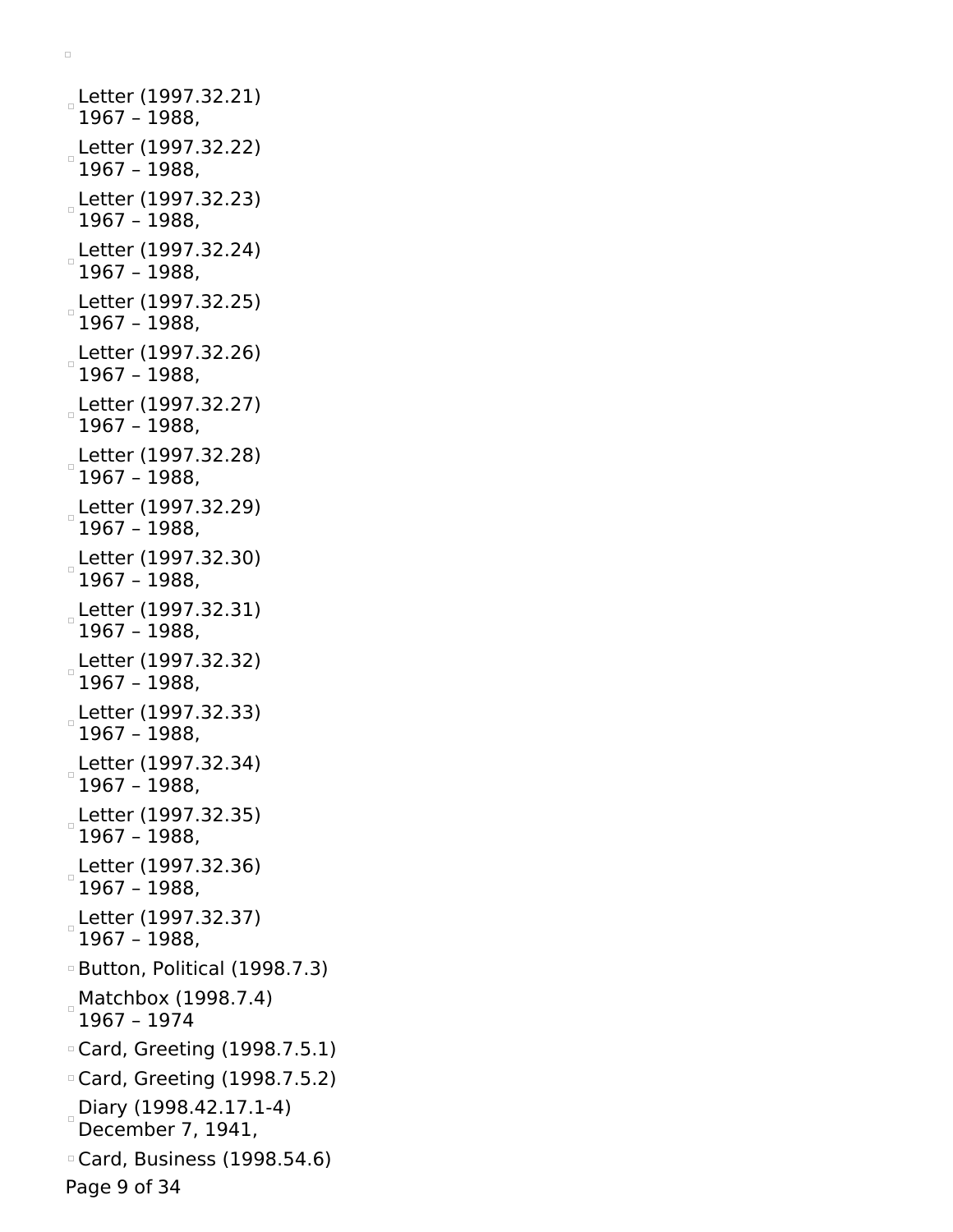Stamp (1998.54.7) Picture (1998.56.9) 1962, Box, Shadow (1999.5.3) Testimonial (1999.11.7) July 20, 1974, Arthur Peponis Collection Certificate, Commemorative (1999.11.12) November 30, 1969, Arthur Peponis Collection Program (1999.11.15.A) 1963, Arthur Peponis Collection Program (1999.11.15.B) □ 1963, Arthur Peponis Collection Program (1999.11.16) November 5, 1961, Arthur Peponis Collection Program (1999.11.17) 1961, Arthur Peponis Collection Program (1999.11.18) 1961, Arthur Peponis Booklet, Instruction (1999.15.3) Booklet (1999.15.4) Telegram (2000.4.13) ■1943 The George J. Hontos Collection Postcard (2000.4.14) **January 15, 1942,** The George J. Hontos Collection Certificate, Birth (2000.4.15) May 27, 1920, The George J. Hontos Collection Correspondence (2000.4.16) April 26, 1944, The George J. Hontos Collection Certificate (2000.4.17) The George J. Hontos Collection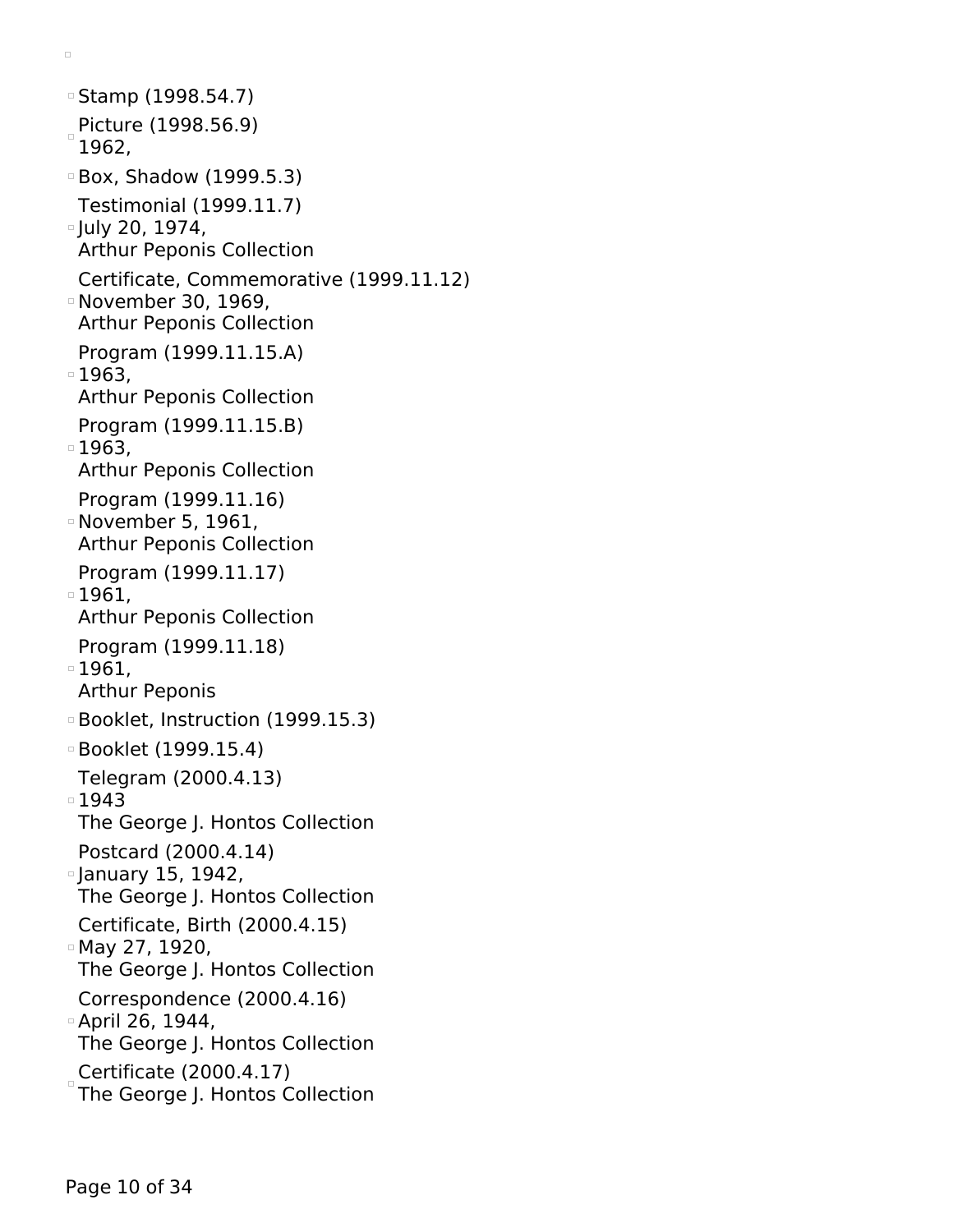Correspondence (2000.4.18) December 2,  $1946$ , The George J. Hontos Collection Correspondence (2000.4.20) <sup>o</sup> July 9, 1943, The George J. Hontos Collection Correspondence (2000.4.21)  $\degree$  July 8, 1943, The George J. Hontos Collection Correspondence (2000.4.23) May 4, 1944, The George J. Hontos Collection Newspaper Clipping (2000.4.24) May 13, 1944, The George J. Hontos Collection Newspaper (2000.4.25) 1940s, The George J. Hontos Collection Newspaper (2000.4.26) June 15, 1944, The George J. Hontos Collection Newspaper (2000.4.27) 1943, The George J. Hontos Collection Newspaper (2000.4.28.A) May 14, 1944, The George J. Hontos Collection Newspaper (2000.4.28.B) May 14, 1944, The George J. Hontos Collection Newspaper (2000.4.29) May 15, 1944, The George J. Hontos Collection Newspaper (2000.4.30) May 7, 1944, The George J. Hontos Collection Book (2000.4.31) April 17, 1948, The George J. Hontos Collection Certificate, Commemorative (2000.4.32) □ July 2, 1943, The George J. Hontos Collection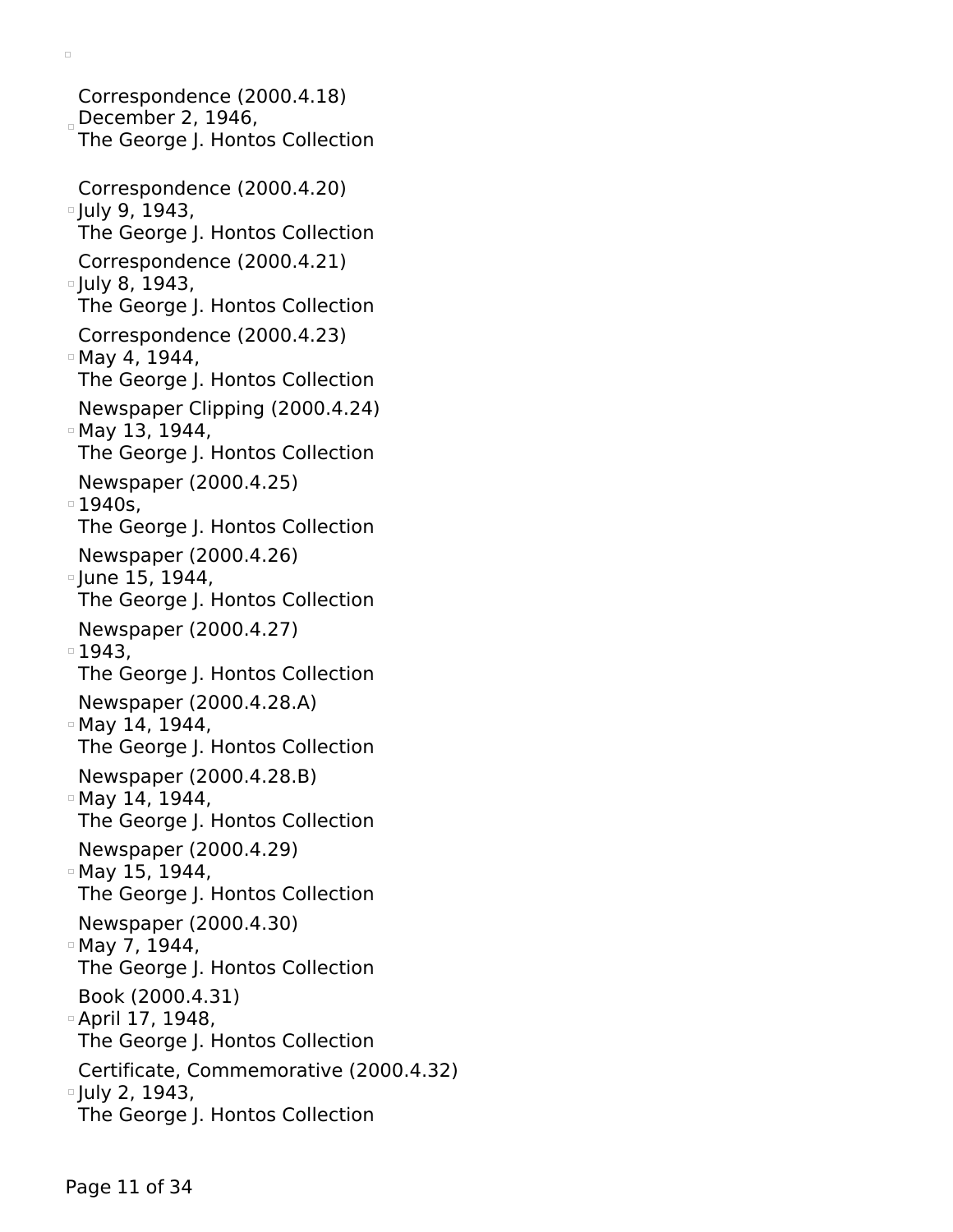Letter (2000.4.33) The George J. Hontos Collection Letter (2000.4.34) The George J. Hontos Collection Letter (2000.4.35.A) April 26, 1944, The George J. Hontos Collection Letter (2000.4.35.B) April 26, 1944, The George J. Hontos Collection Letter (2000.4.36) December 25, 1947, The George J. Hontos Collection Correspondence (2000.4.37) August 17, 1943, The George J. Hontos Collection Letter (2000.4.38) January 31, 1942, The George J. Hontos Collection Correspondence (2000.4.39) February 9, 1944, The George J. Hontos Collection Newspaper (2000.4.41) May 11, 1944, The George J. Hontos Collection Newspaper (2000.4.42) May 11, 1944, The George J. Hontos Collection Correspondence (2000.4.45) November 17, 1943, The George J. Hontos Collection Certificate, Birth (2000.10.4.b) Certificate, Birth (2000.10.4.c) July 16, 1947, Certificate, Birth (2000.10.5.b) Certificate, Discharge (2000.13.1) June 5, 1919, Map (2001.10.7) circa 1935, Print (2001.14.1) May 29 – June 1, 1987,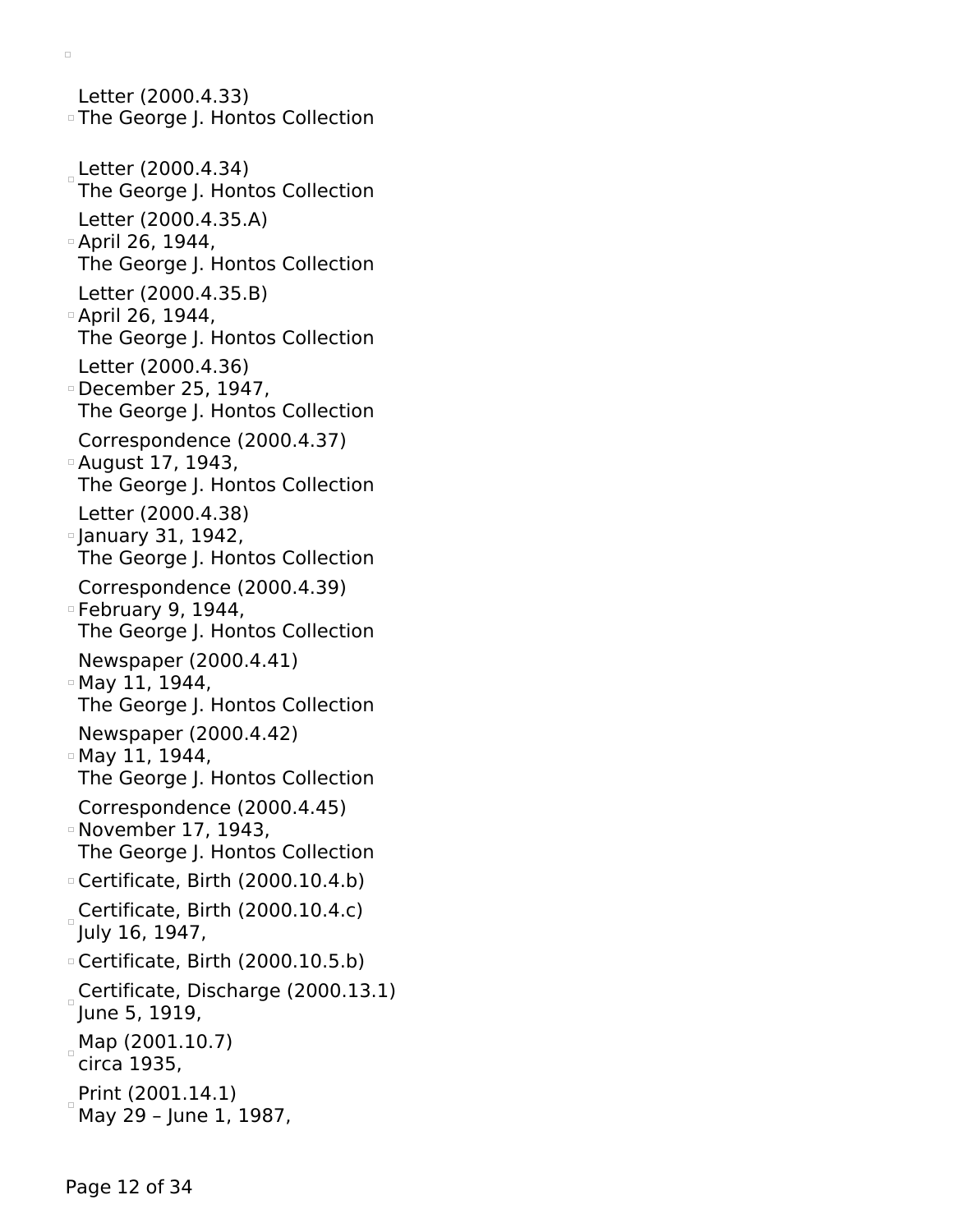```
Book (2001.34.2)
1987,
Roll, Player Piano (2001.34.6)
Passport (2001.38.50)
 August 25, 1923,
 Card, Prayer (2001.38.51)
1984,
 BARBATSULY
 Certificate, Birth (2001.38.54)
January 23, 1927, 1927
 The Barbatsuly Collection
 Card, Mourning (2001.38.55)
August 22, 1984, 1984
 Peter's Collection
Print (2002.24.1)
 2002,
 Pin (2002.27.1.A)
1968
 George's Collection
 Pin (2002.27.1.B)
■1968
 George's Collection
 Pin, Campaign (2002.27.2.A)
1968
 George's Collection
 Pin, Campaign (2002.27.2.B)
1968
 George's Collection
Postcard (2002.51.12.1)
Postcard (2002.51.12.2)
 circa 1800,
Postcard (2002.51.12.3)
 Slide (2002.51.25.1)
 1960s,
Slide (2002.51.25.2)
 1960s,
Slide (2002.51.25.3)
 1960s,
Slide (2002.51.25.4)
 1960s,
Slide (2002.51.25.5)
 1960s,
```
Page 13 of 34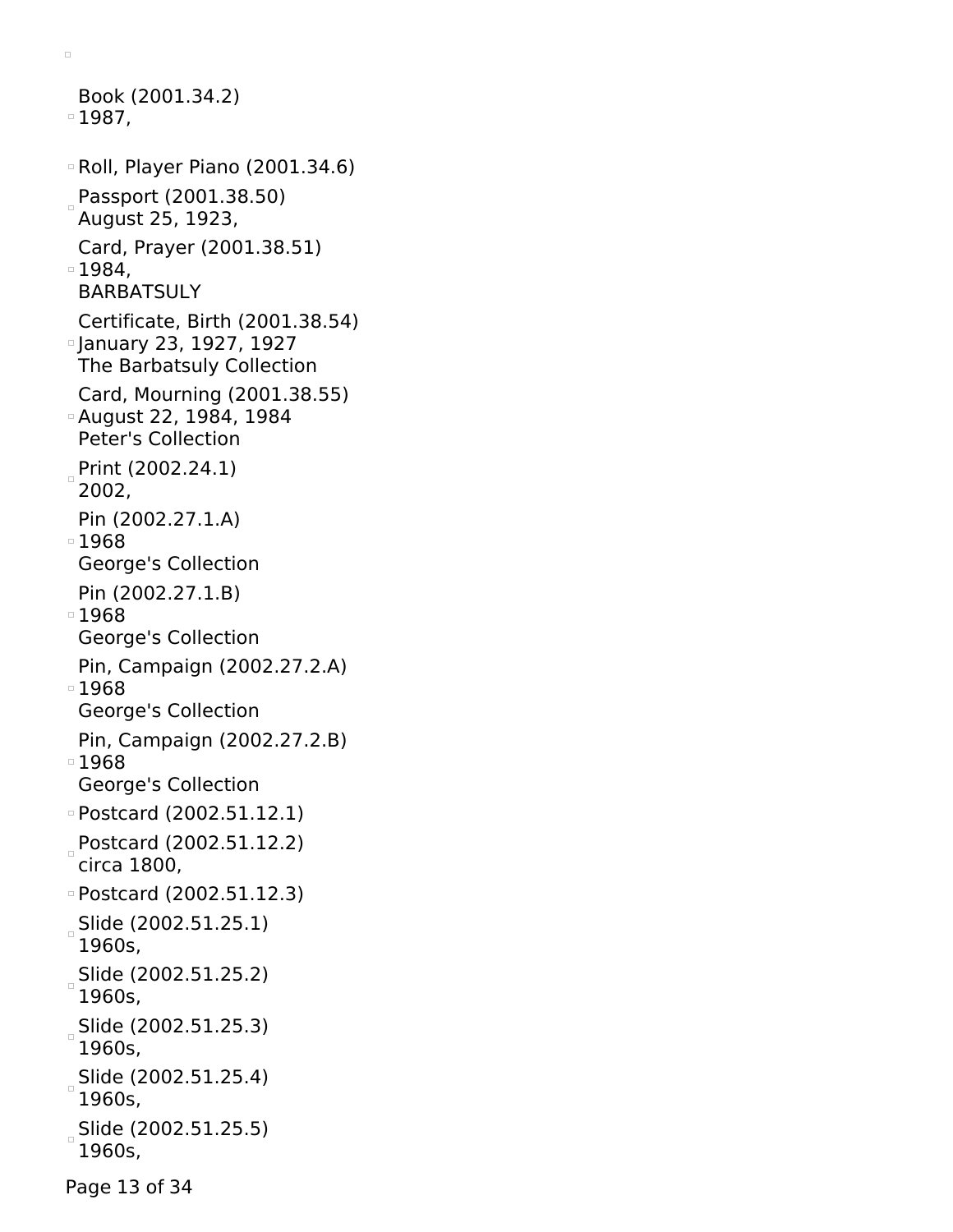```
Slide (2002.51.25.6)
^{\circ} 1960s,
Envelope (2002.51.30)
 early 1940s
Book (2002.51.31)
 1936,
Newsletter (2002.51.32)
January 23, 1971,
 Booklet (2002.51.33)
 1953,
 Program (2002.51.34)
 November 16, 1967,
 Program (2002.51.35)
October 11 – 13,
 1996,
Program (2002.51.37)
 October 7, 1992,
 Program (2002.51.38)
 October 20, 1963,
 Program (2002.51.39)
 1956,
 Program (2002.51.40)
 November 3, 1974,
Documents (2002.51.41)
 1981,
Book, Instruction (2002.51.67)
Book, Instruction (2002.51.68)
Book, Instruction (2002.51.69)
Record, Phonograph (2002.51.70)
Record, Phonograph (2002.51.71)
Record, Phonograph (2002.51.72)
Record, Phonograph (2002.51.73)
Record, Phonograph (2002.51.74)
Record, Phonograph (2002.51.75)
Record, Phonograph (2002.51.76)
Record, Phonograph (2002.51.77)
Record, Phonograph (2002.51.78)
Record, Phonograph (2002.51.79)
Record, Phonograph (2002.51.80)
Record, Phonograph (2002.51.81)
```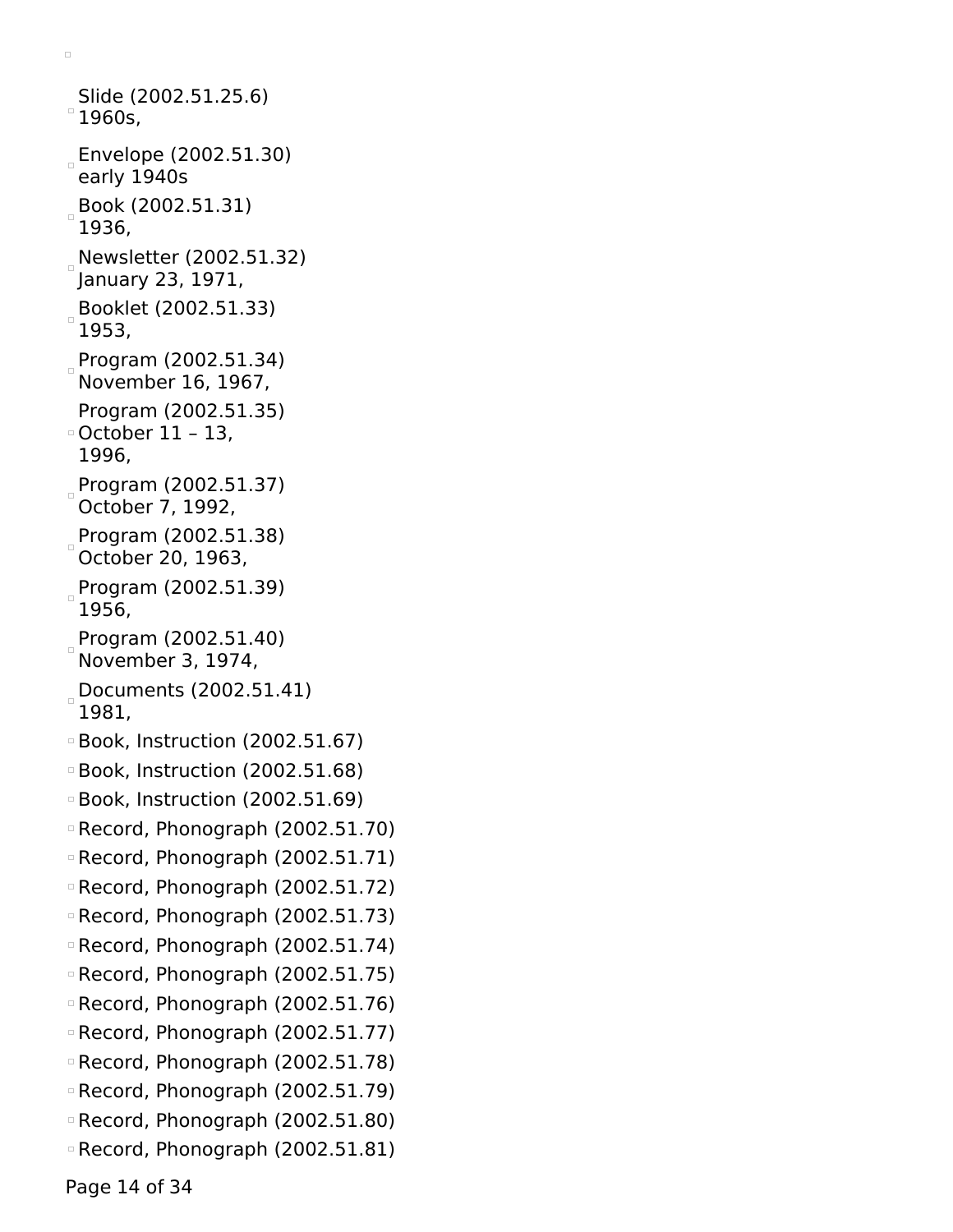```
Record, Phonograph (2002.51.82)
Record, Phonograph (2002.51.83)
 Booklet (2002.52.24)
 1968, 1968
Poster (2002.52.30)
 1951,
Postcard (2002.52.53)
Postcard (2002.52.54)
Postcard (2002.52.55)
Postcard (2002.52.56)
Postcard (2002.52.57)
Postcard (2002.52.58)
Postcard (2002.52.60)
Postcard (2002.52.61.1)
Postcard (2002.52.61.2)
Postcard (2002.52.61.4)
 Ticket (2002.52.62.1)
 1937,
 Ticket (2002.52.62.2)
 1937,
 Ticket (2002.52.62.3)
 1937,
Ticket (2002.52.62.4)
\Box1937,
 Program (2002.52.66)
 1937,
 Certificate (2002.62.6)
 February 19, 2013,
 Certificate (2002.62.7)
February 19, 2013,
 1988
 Photo Album (2002.62.8)
February 19, 2013, 1983 –
 1984
Box, Tobacco (2003.3.1)
 Box, Candy (2003.4.1.B)
circa 1996,
 MARGIES CANDIES
 Pedigree (2003.28.19)
1992,
 Spanos Family Papers
Page 15 of 34
```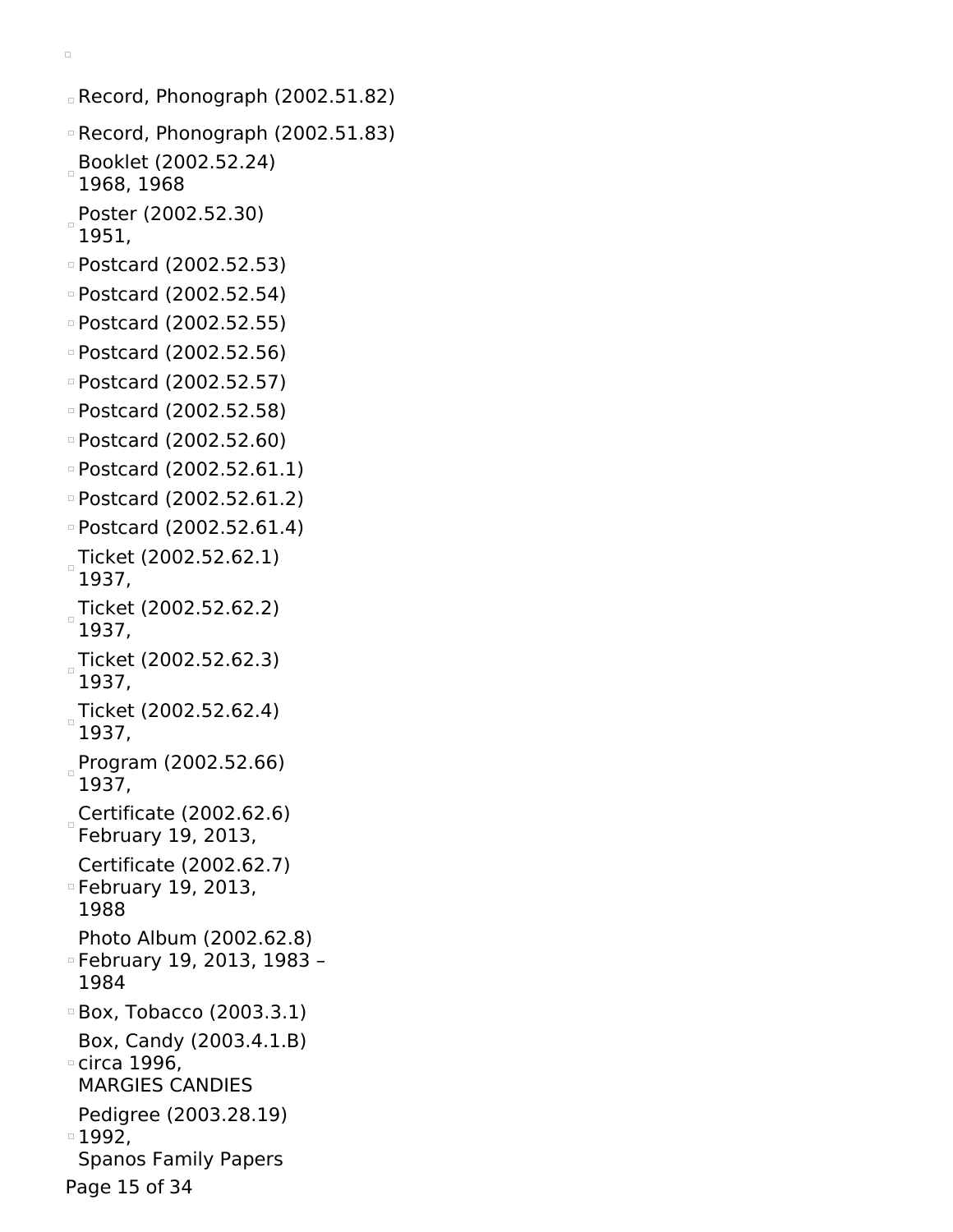Card, Mourning (2003.35.8.1) 2002, Card, Mourning (2003.35.8.2) 2002, Card, Mourning (2003.35.8.3) Paper, Letterhead (2003.35.9.A) Paper, Letterhead (2003.35.9.B) Paper, Letterhead (2003.35.9.C) Card, Souvenir (2003.36.1.1) Card, Souvenir (2003.36.1.2) Card, Souvenir (2003.36.1.3) Card, Souvenir (2003.36.1.4) Card, Souvenir (2003.36.1.5) Party Favors (2003.36.9.A) 1962 – 1970 Daisy's Collection Party Favors (2003.36.9.B)  $1962 - 1970$ Daisy's Collection Card, Souvenir (2003.36.43) 1937, Certificate, Birth (2003.40.5) August 7, 1944, Letter (2003.40.6) August 7, 1944, Certificate, Birth (2003.40.7) October 26, 1962, Certificate, Baptismal (2003.40.8) December 18, 1938, Button, Political (2003.49.1) 1978 Box, Shadow (2003.58.6.3) 1985, Pagedas Family Collection Candle (2003.58.7.A) November 10, 1935, Pagedas Family Collection Candle (2003.58.7.B) November 10, 1935, Pagedas Family Collection Card, Identification (2004.1.1.2) July 30, 1928, Page 16 of 34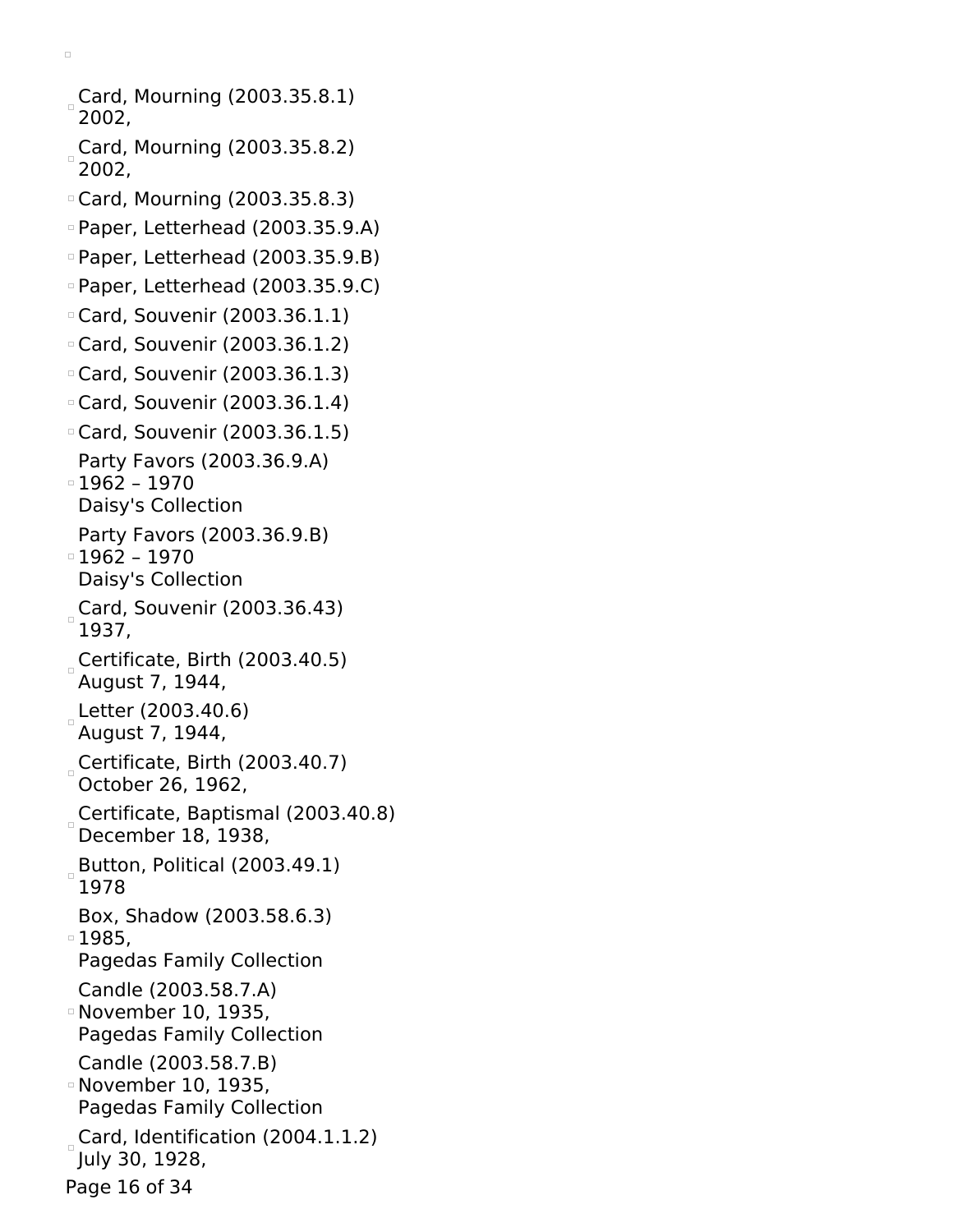```
Letter (2004.1.5)
 1919,
Deed (2004.1.6.3)
 May 30, 2005,
D Print (2004.5.46)
\degree Print (2004.5.47)
\degree Print (2004.5.48)
Print (2004.5.49)
Print (2004.5.50)
Certificate, Marriage (2004.18.2)
 October 13, 1978,
Letter (2004.21.2)
Letter (2004.23.1)
 May 4, 1919,
Passport (2005.6.6)
 circa 1921,
Certificate, Citizenship (2005.6.8)
 July 15, 1918,
Certificate, Birth (2005.6.10)
 1892,
Print (2005.7.1)
 circa 2000 – 2002,
 Print (2005.7.2)
 2000,
 Print (2005.7.3)
 2000,
Print (2005.7.4)
 circa 2000,
Hanging (2005.26.2)1928,
 Drawing (2005.26.6)
 1975,
Certificate, Marriage (2006.11.3)
 August 6, 1986,
Certificate, Naturalization (2006.11.4)
 June 11, 1953,
Certificate, Naturalization (2006.11.5)
 September 30, 1925,
 Certificate, Birth (2006.11.6)
 March 15, 2000,
```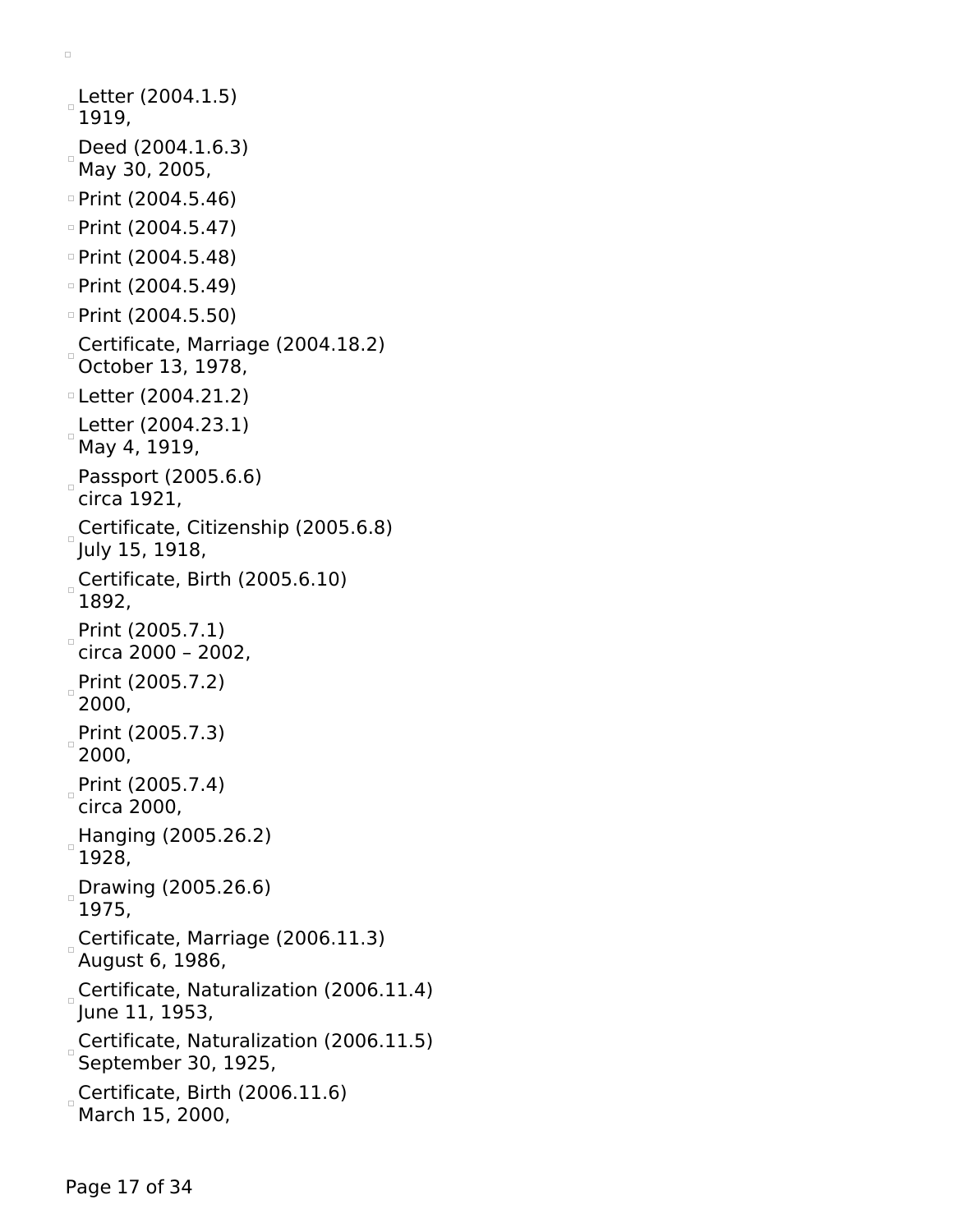```
Postcard (2006.19.53)
1961,
Pin, Fraternal (2006.19.94)
\blacksquare Icon (2006.19.96.A)
\circ Icon (2006.19.96.B)
\lceil Icon (2006.19.96.C)
\lceil Icon (2006.19.96.D)
Passport (2006.19.100)
 June 28, 1951,
 Certificate, Immigration
(2006.19.101)
 September 19, 1951,
Program (2006.26.15)
 November 8, 1953,
 Certificate, Naturalization (2006.27.17)
 November 2, 1918,
Certificate, Registration (2006.27.19)
 June 5, 1917,
D =Icon (2006.31.1.A)
\lceil Icon (2006.31.1.B)
\blacksquare Icon (2006.31.3)
\degreeIcon (2006.31.4)
Assemblage (2006.32.1)
\degreeIcon (2006.32.2)
Certificate, Membership (2006.33.21)
 July 15, 1945
 Currency (2006.38.1)
 1944,
 Currency (2006.38.2)
 1944,
Napkin (2007.3.46)
 Angelo's Bakery
\degree Print (2007.20.1)
Drawing (2007.25.1)
 1931,
 Drawing (2007.25.2)
 1930,
 Drawing (2007.25.3)
\Box1930,
```
Page 18 of 34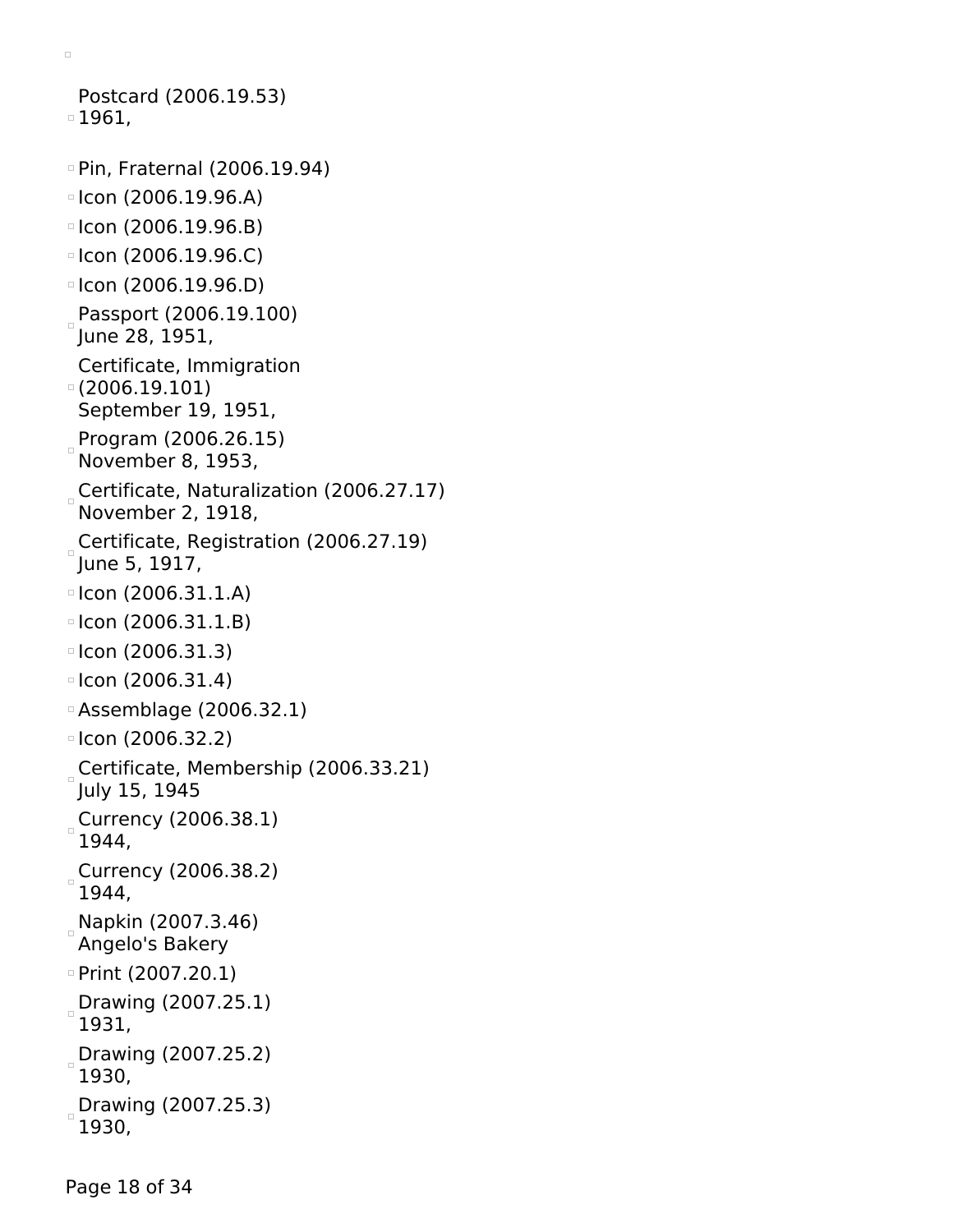```
Drawing (2007.25.4)
^{\circ} 1929,
 Book, Instruction (2007.29.1a)
March 11, 2013, 1915 – 1917
 ESTATE OF BERTHA KUNDANIS
\degreeIcon (2007.30.2)
\degreeIcon (2007.30.3)
Recipe (2008.13.1A)
 circa 1960,
Recipe (2008.13.1B)
 circa 1960,
 Map (2008.33.1)
 1845,
 Map (2008.33.2)
 1660,
 Map (2008.33.3)
 1660,
_{\circ} Map (2008.33.4)
 circa 1500,
 Map (2008.33.5)
 1573,
 Map (2008.33.6)
\Box1573,
 Map (2008.33.7)
 1635,
 Map (2008.33.8)
 1590,
 Stamp, Postage (2008.37.223)
 Greek Art Printing Company Artifact Collection
 Certificate (2010.2.1)
 February 4, 1954,
 Certificate (2010.2.2)
 February 26, 1935,
 Certificate (2010.2.3)
 October 17, 1935,
 Certificate, Citizenship (2010.12.1)
\BoxSeptember 9, 1929,
Matchbox (2011.1.1)
 circa 2000, 1990 – 2010
Matchbox (2011.1.2)circa 2000, 1990 – 2010
```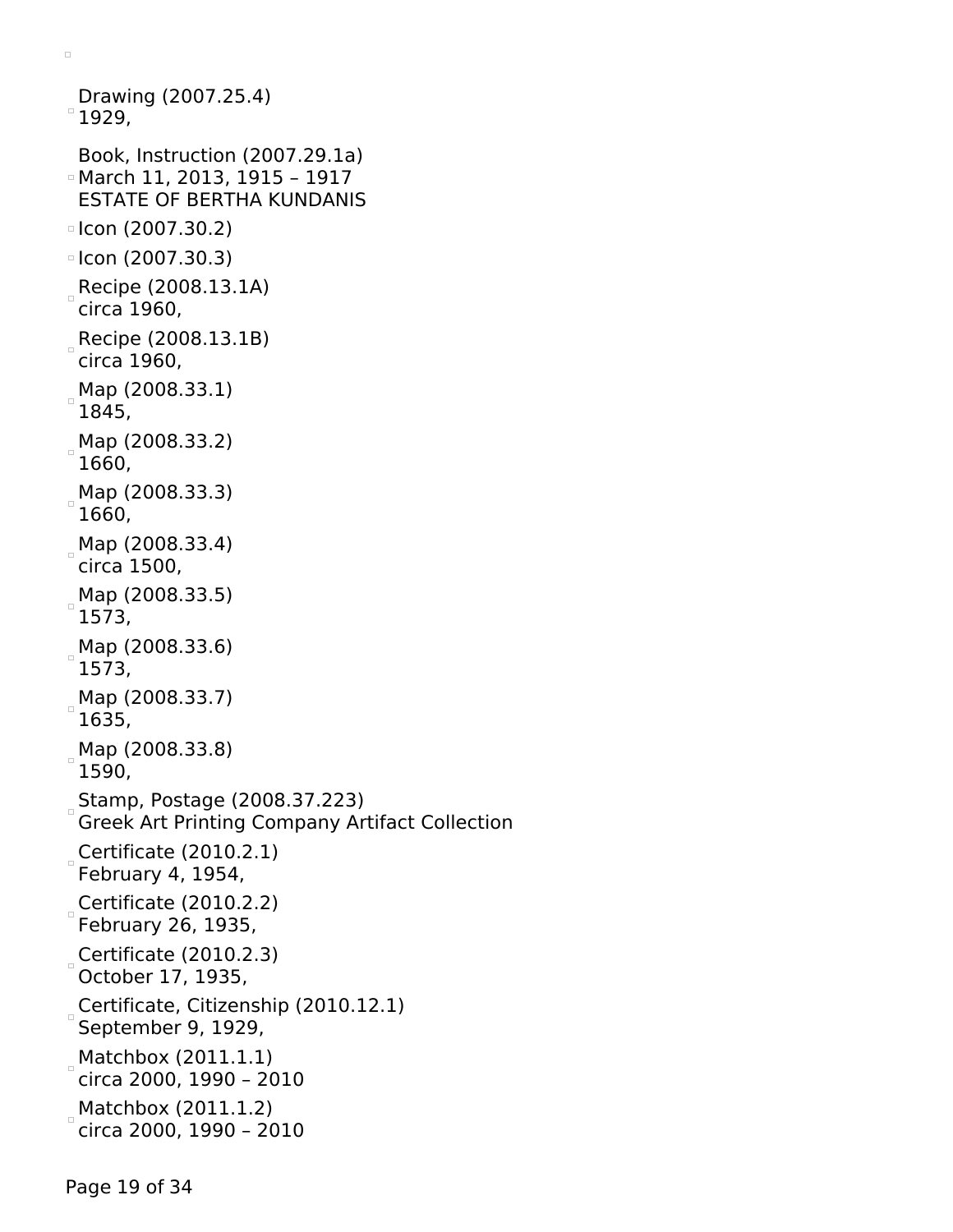Matchbox (2011.1.3)  $\degree$ circa 2000, 1990 - 2010 Matchbox (2011.1.4) circa 2000, 1990 – 2010  $Matchbox (2011.1.5)$ circa 2000, 1990 – 2010 Matchbox (2011.1.6) circa 2000, 1990 – 2010 Matchbox (2011.1.7) circa 2000, 1990 – 2010  $M$ atchbox (2011.1.8) circa 2000, 1990 – 2010 Matchbox (2011.1.9) circa 2000, 1990 – 2010 Matchbox (2011.1.10) circa 2000, 1990 – 2010 Matchbox (2011.1.11) circa 2000, 1990 – 2010 Matchbox (2011.1.12) circa 2000, 1990 – 2010 Print (2011.2.1) 1821 – 1850 Letter (2011.6.91) 1942, Document (2011.6.144a) Document (2011.6.144b) Newsletter (2011.6.145) November 21, 1944, Certificate, Registration (2011.6.162a) Letter (2011.6.162b) Program (2011.6.163) Mortgage (2011.6.168) Document (2011.6.170) Card, Greeting (2011.6.171) Notecard (2011.6.172) Letter (2011.6.173) June 7, 1943, Card, Greeting (2011.6.174) Document (2011.6.175)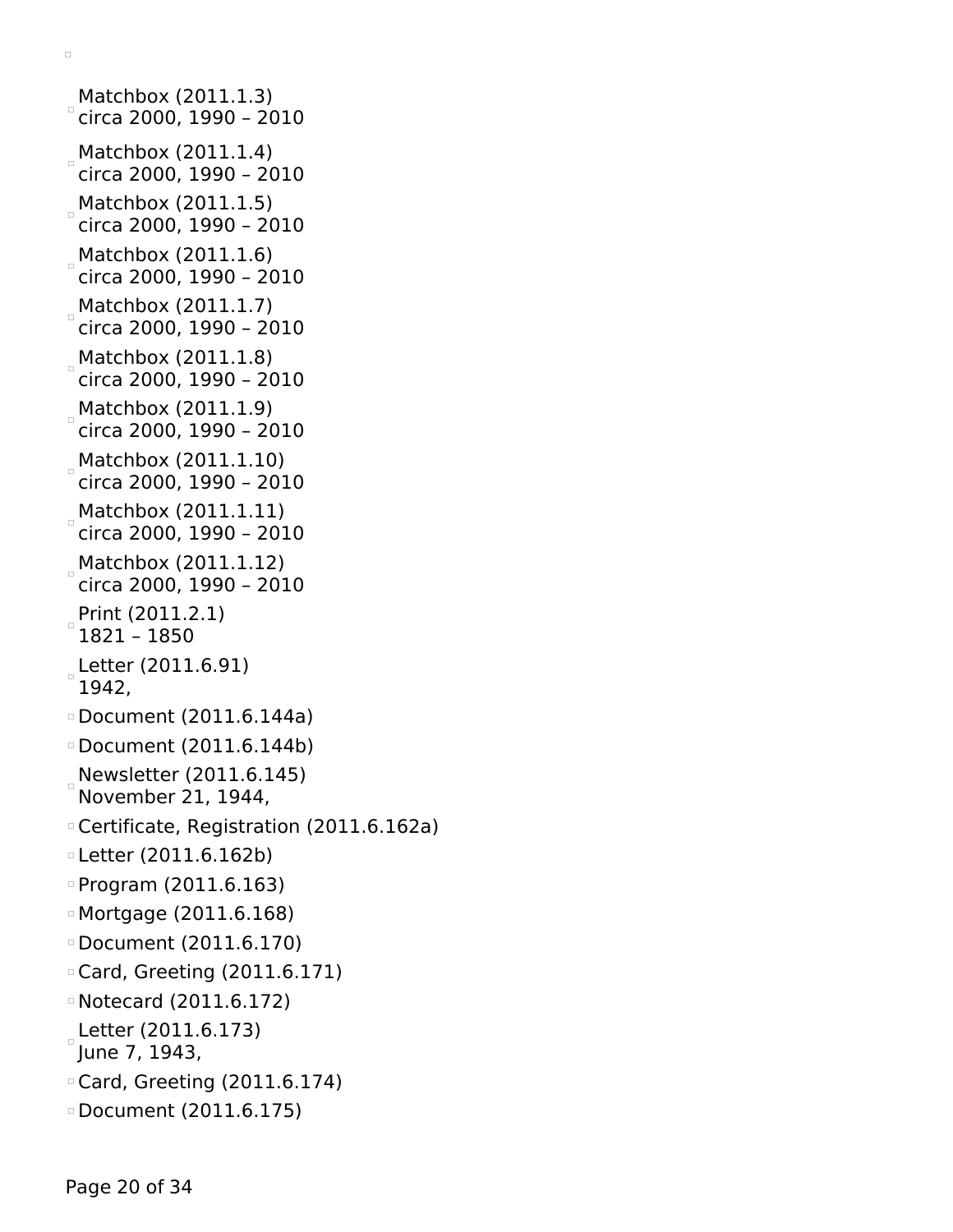Declaration, Customs (2011.6.176) December 3, 1945, Telegram (2011.6.177) 1943, Certificate (2011.6.178) November 16, 1945, Letter (2011.6.179) April 16, 1945, Document (2011.6.180) Newsletter (2011.6.181) July 23, 1943, Certificate, Achievement (2011.6.182) April 15, 1944, Newsletter (2011.6.183) May 1959, Wax Paper Roll (2011.7.27) 1920 – 1940, Alex's Candy Shop Wax Paper Roll (2011.7.36)  $\circ$  1920 – 1940, Alex's Candy Shop Box, Candy (2011.7.37)  $\circ$  1920 – 1940, Alex's Candy Shop Box, Candy (2011.7.38) 1920 – 1940, Alex's Candy Shop Box, Candy (2011.7.39) 1920 – 1940 Alex's Candy Shop Box, Candy (2011.7.40) 1920 – 1940 Alex's Candy Shop Box, Candy (2011.7.41)  $\circ$  1910 – 1940 Alex's Candy Shop Box, Candy (2011.7.42) 1910 – 1940, Alex's Candy Shop Box, Candy (2011.7.43)  $0 - 1940,$ Alex's Candy Shop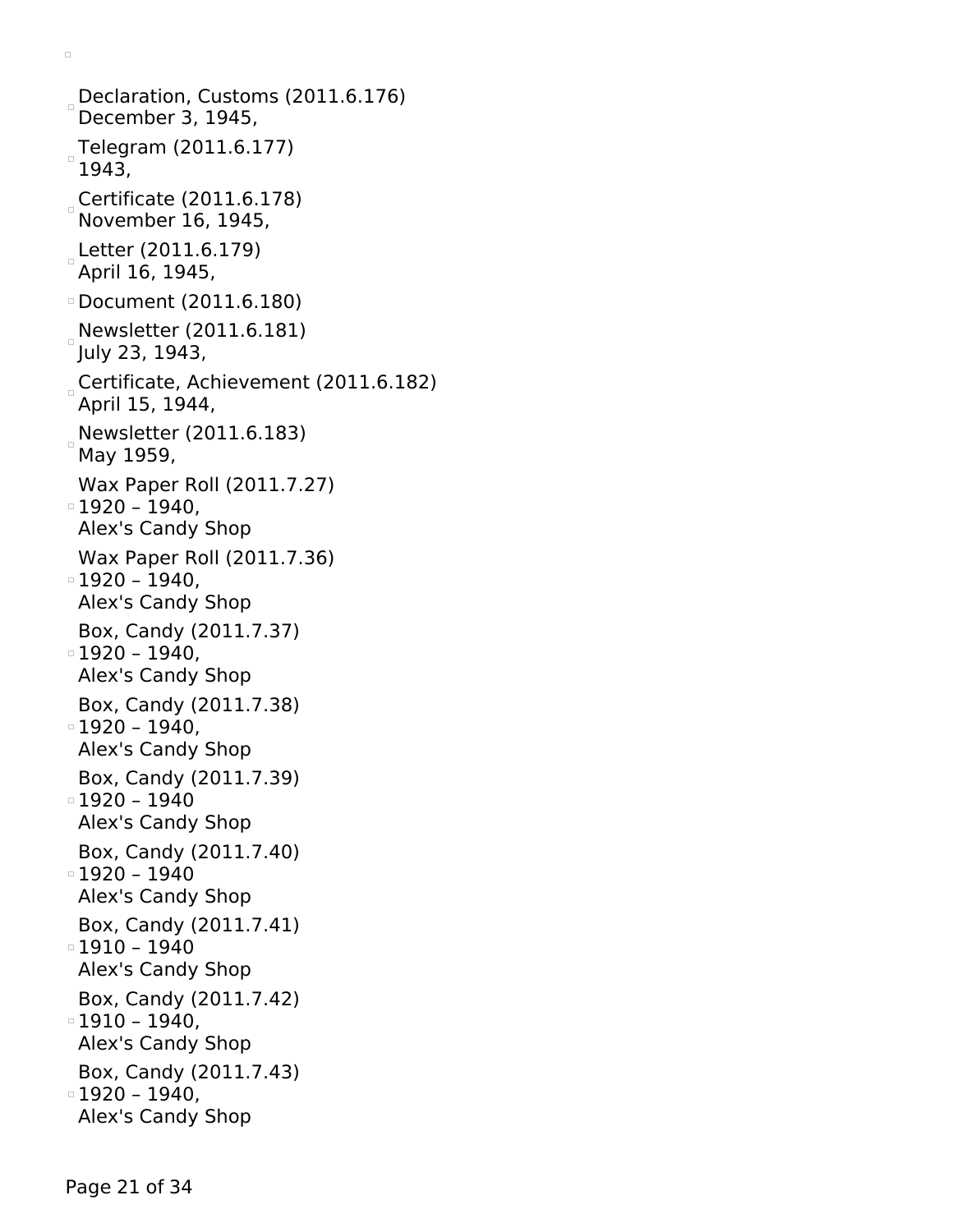Box, Candy (2011.7.44)  $1920 - 1940$ Alex's Candy Shop Box, Candy (2011.7.46) 1920 – 1940 Alex's Candy Shop Box, Candy (2011.7.47) 1920 – 1940 Alex's Candy Shop Poster (2011.7.186) November 9, 1973, Alex's Candy Shop Plaque (2011.7.187)  $1920 - 1940$ Alex's Candy Shop Contract (2011.7.188)  $= 1920 - 1940,$ Alex's Candy Shop Advertisement (2011.7.191) 1920 – 1940 Alex's Candy Shop Menu (2011.7.219)  $\overline{0}$  1920 – 1940 Alex's Candy Shop Currency (2011.7.221) 1923, Alex's Candy Shop Bill-of-sale (2011.7.222)  $1920 - 1940$ Alex's Candy Shop Advertisement (2011.7.224) 1930, Alex's Candy Shop Box, Candy (2011.7.225) 1920 – 1940 Alex's Candy Shop Letter (2011.7.226) June 1928, Alex's Candy Shop Negative, Film (2011.7.228) 1920 – 1940 Alex's Candy Shop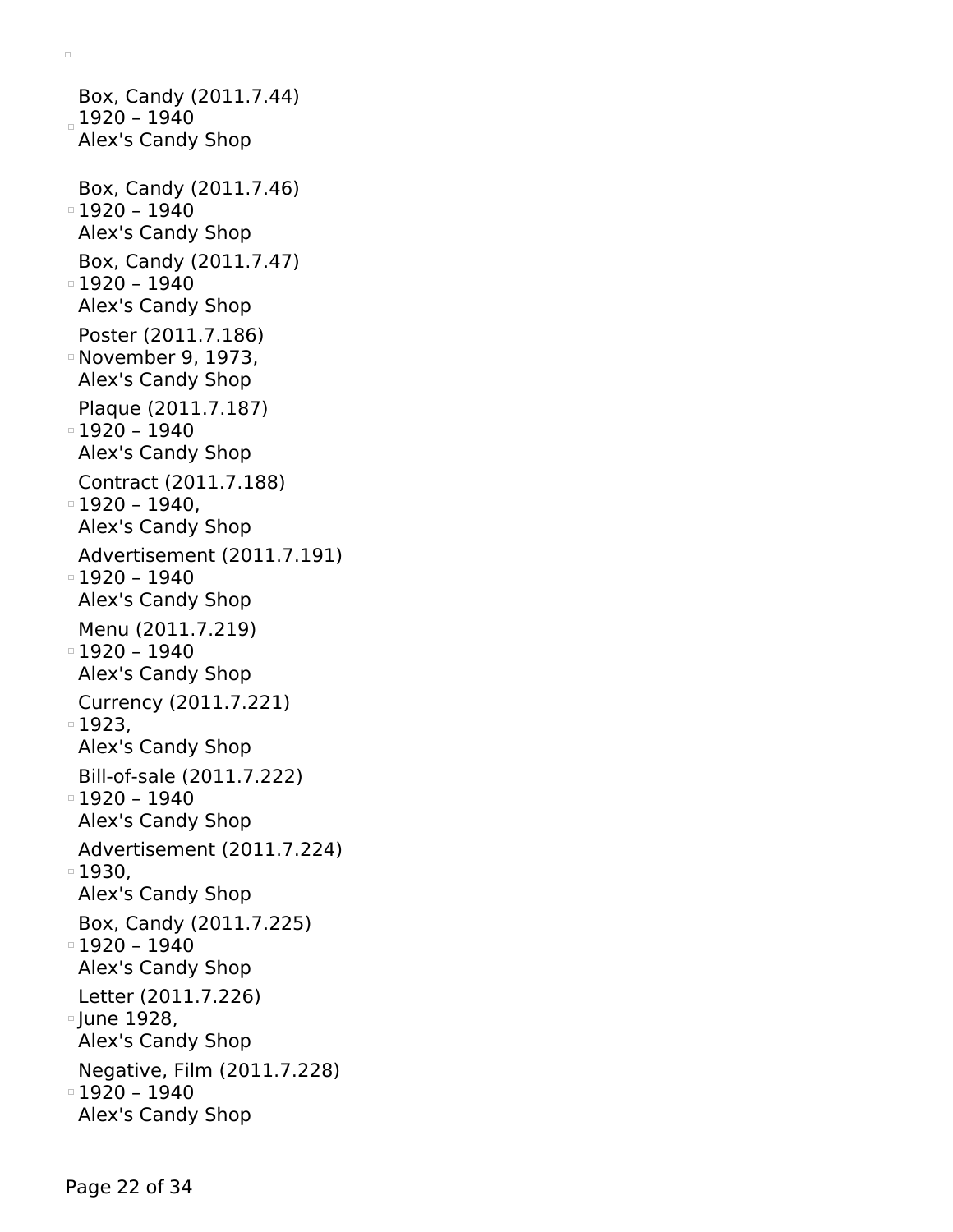Bag, Pastry (2011.7.234)  $_{\circ}$  1920 - 1940 Alex's Candy Shop Bag, Pastry (2011.7.235) 1920 – 1940 Alex's Candy Shop Card, Business (2011.7.247) 1920 – 1940, Alex's Candy Shop Card, Business (2011.7.248) 1920 – 1940, Alex's Candy Shop Card, Admittance (2011.7.249)  $\circ$  1920 – 1940, Alex's Candy Shop Bag, Money (2011.7.250) 1920 – 1940, Alex's Candy Shop Booklet (2011.7.251)  $\circ$  1920 – 1940, Alex's Candy Shop Envelope (2011.7.252)  $\circ$  1920 – 1940, Alex's Candy Shop Certificate, Naturalization (2011.7.255) 1902, Alex's Candy Shop Book, Address (2011.7.256)  $\,\circ$  1920 – 1940, Alex's Candy Shop Menu (2011.7.257)  $\,\circ$  1920 – 1940, Alex's Candy Shop Menu (2011.7.258)  $\,\circ$  1920 – 1940, Alex's Candy Shop Notebook (2011.7.261)  $\,\circ$  1920 – 1940, Alex's Candy Shop Book, Account (2011.7.262) 1920 – 1940, Alex's Candy Shop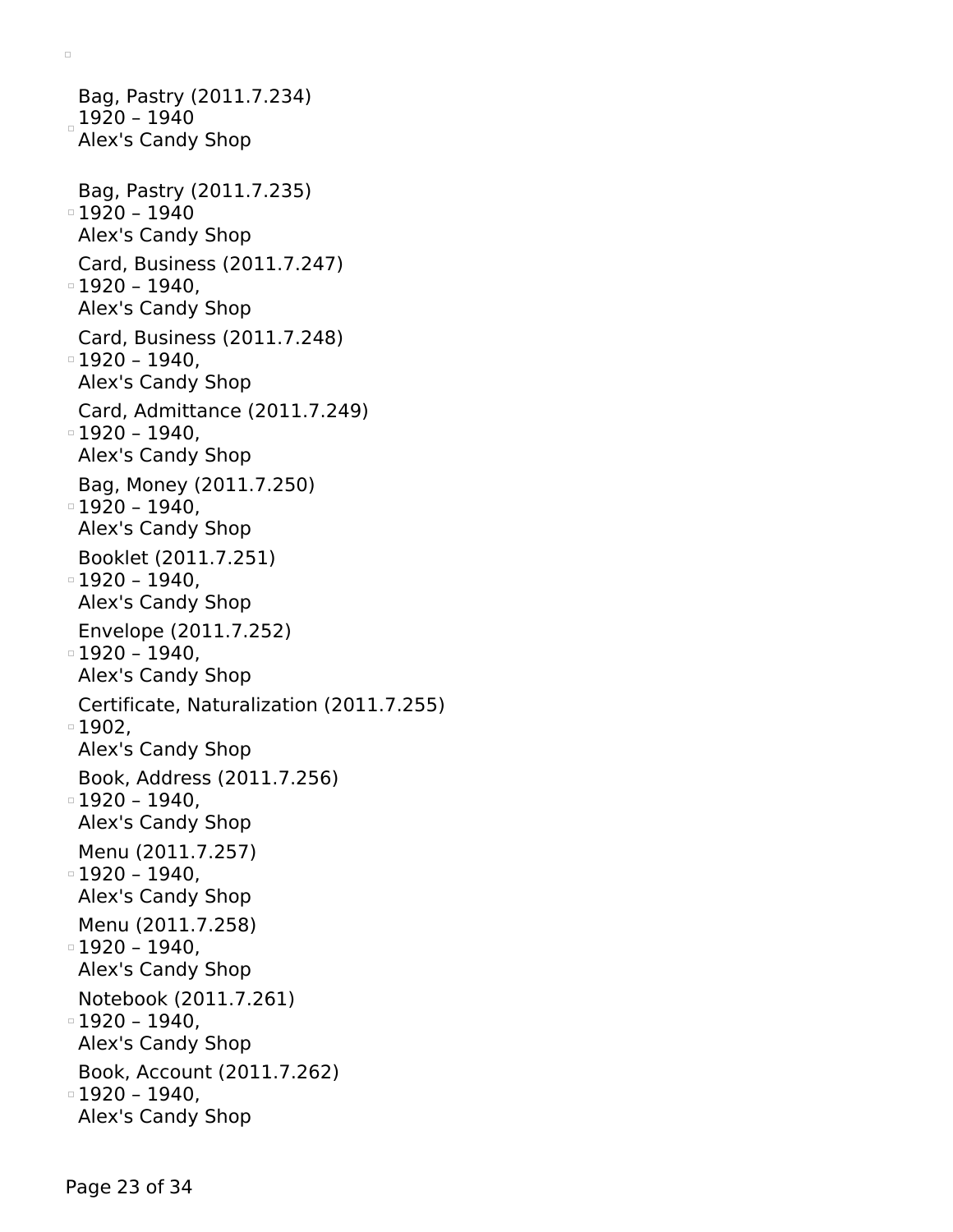Book, Account (2011.7.263) 1920 – 1940, Alex's Candy Shop Invoice (2011.7.264b)  $\,\circ$  1920 – 1940, Alex's Candy Shop Menu, Restaurant (2012.7.5) circa 1930, Gayety's Chocolates Frame, Picture (2012.8.1) February 27, 2012, 1904 – 1967 Program, Concert (2012.9.7) ■1937 Spiros Safrithis Collection Music, Sheet (2012.9.8) Spiros Safrithis Collection Music, Sheet (2012.9.9) Spiros Safrithis Collection Booklet (2012.11.2) Patricia Vickie Kamberos Box (2012.12.1) February 27, 2012, 1904 – 1967 Ting-a-Ling Candies Certificate  $(2012.14.8)$ 1946, Picture (2012.20.1) Menu (2012.23.10) Ramova Grill Collection Menu (2012.23.11) Ramova Grill Collection Hat (2012.23.12) Ramova Grill Collection Drawing (2012.31.1) circa 2010, Print (2012.38.1) Print (2012.38.2) Poster (2012.40.1) 1904, Poster (2012.40.2) 1978,

 $\Box$ 

Page 24 of 34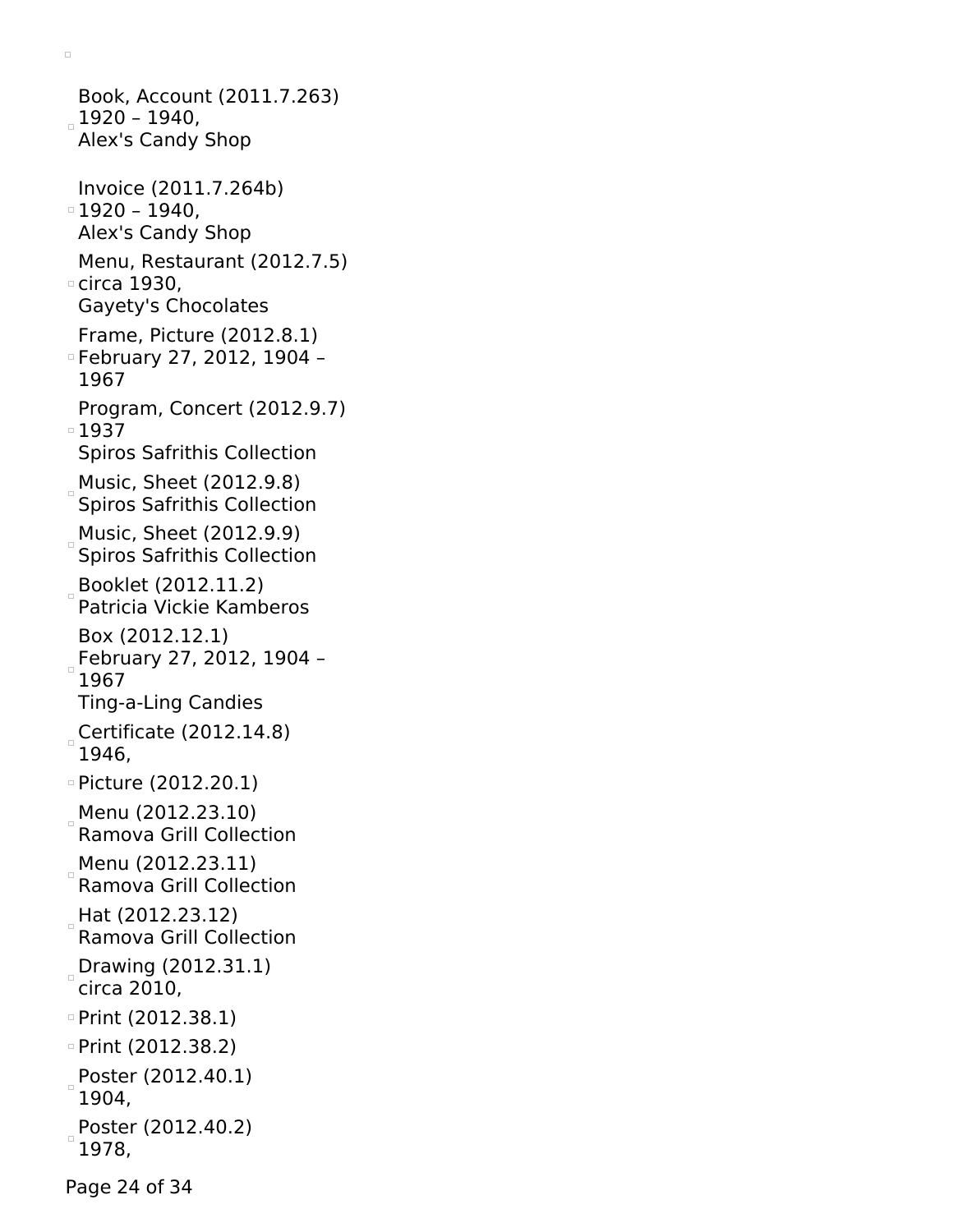Poster (2012.40.3) Poster (2012.40.4) 1993 – 1994 Poster (2012.40.5)  $2004,$ Poster (2012.40.6) 2004, Statue (2012.42.1) 2012, Letter (2012.49.2) Certificate, Award (2013.2.1) January 16, 2013, 1969 Map (2013.3.1) February 6, 2013, 1853 Savvas Koktzoglou's Map Album, Postcard (2013.5.140) Certificate, Death (2013.6.2) April 4, 2013, 1985 Calas Family Collection Certificate, Marriage (2013.6.3) April 5, 2013, 1926 Calas Family Collection Certificate, Citizenship (2013.6.4) 1940 Calas Family Collection Certificate, Naturalization (2013.6.5) April 8, 2013, 1920 Calas Family Collection Passport (2013.6.6) April 9, 2013, 1926 Calas Family Collection Certificate, Discharge (2013.6.7) April 10, 2013, 1919 Calas Family Collection Certificate, Discharge (2013.6.8) April 12, 2013, 1919 Calas Family Collection Receipt (2013.11.2) September 27, 1944, 1944 Helen's Collection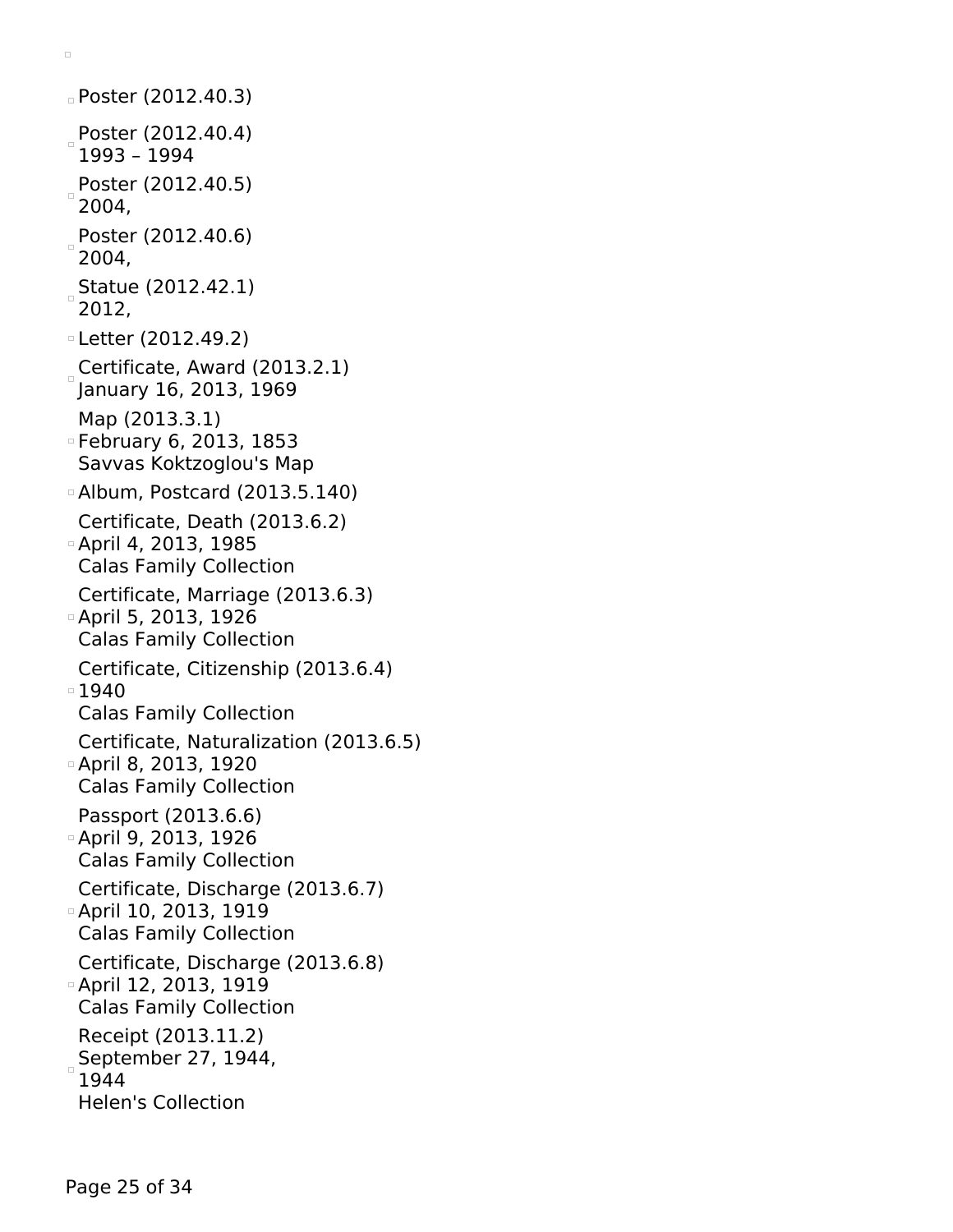```
Document (2013.11.3)
 November 17, 1923,
^{\circ}1923
 Helen's Collection
 Receipt (2013.11.4)
July 28, 1925, 1925
 Helen's Collection
 Receipt (2013.11.5)
April 17, 1925,
 1925
 Helen's Collection
 Receipt (2013.11.6)
April 26, 1922,
 1922
 Helen's Collection
 Contract (2013.11.7)
_{\circ}January 18, 1923,
 1923
 Helen's Collection
 Certificate, Award (2013.11.8)
November 10, 1986, 1986
 Helen's Collection
Letter (2013.12.9)
August 24, 1974,
Letter (2013.12.12)
Program (2013.12.23)
Picture, Needlework (2013.22.1)
circa 1925,
Kit, Needlework (2013.22.5)
circa 1920,
 Passport (2013.23.1)
October 16, 2013, 1932 –
 1933
 Madeline Marines's Objects
 Passport (2013.23.2)
October 16, 2013, 1931 -
 1932
 Madeline Marines's Objects
 Certificate, Naturalization (2013.23.3)
1942,
 Madeline Marines Objects
Photograph (2014.1.1)circa 1912,
```
Page 26 of 34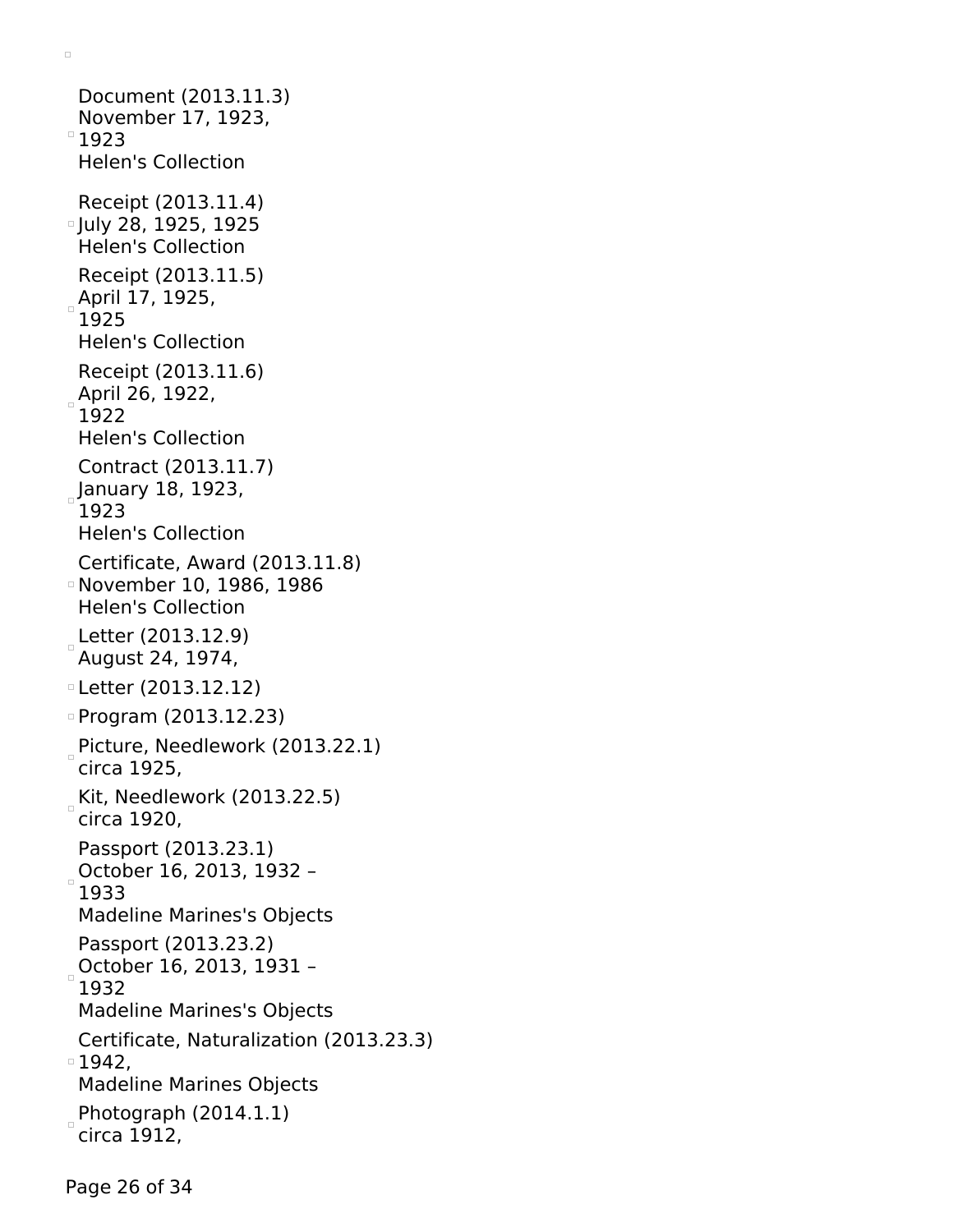```
Certificate, Registration (2014.1.6)
 1918,
Ledger (2014.1.15)
Ledger (2014.1.16)
Letter (2015.7.1)
 1945,
Certificate, Commemorative (2015.15.7)
February 18, 1989,
 Stamp, Postage (2015.21.1)
 1940 – 2005
Button (2015.21.2)
 1939 – 1945
Button (2015.21.3)
 1939 – 1945
Button (2015.21.4)
 1939 – 1945
Button (2015.21.5)
 1939 – 1945
Button (2015.21.6)
 1939 – 1945
Button (2015.21.7)
 1939 – 1945
Button (2015.21.8)
 1940s,
Button (2015.21.9)
 1940s,
Button (2015.21.10)
 1940s,
Button (2015.21.11)
 1940s,
Button (2015.21.12)
 1939 – 1945
Button (2015.21.13)
\Box1939 – 1945
Button (2015.21.14)
 1939 – 1945
Pin, Lapel (2015.21.15)
 2004
Print (2015.26.1)
Doll (2016.4.3)
Doll (2016.4.4)
```
Page 27 of 34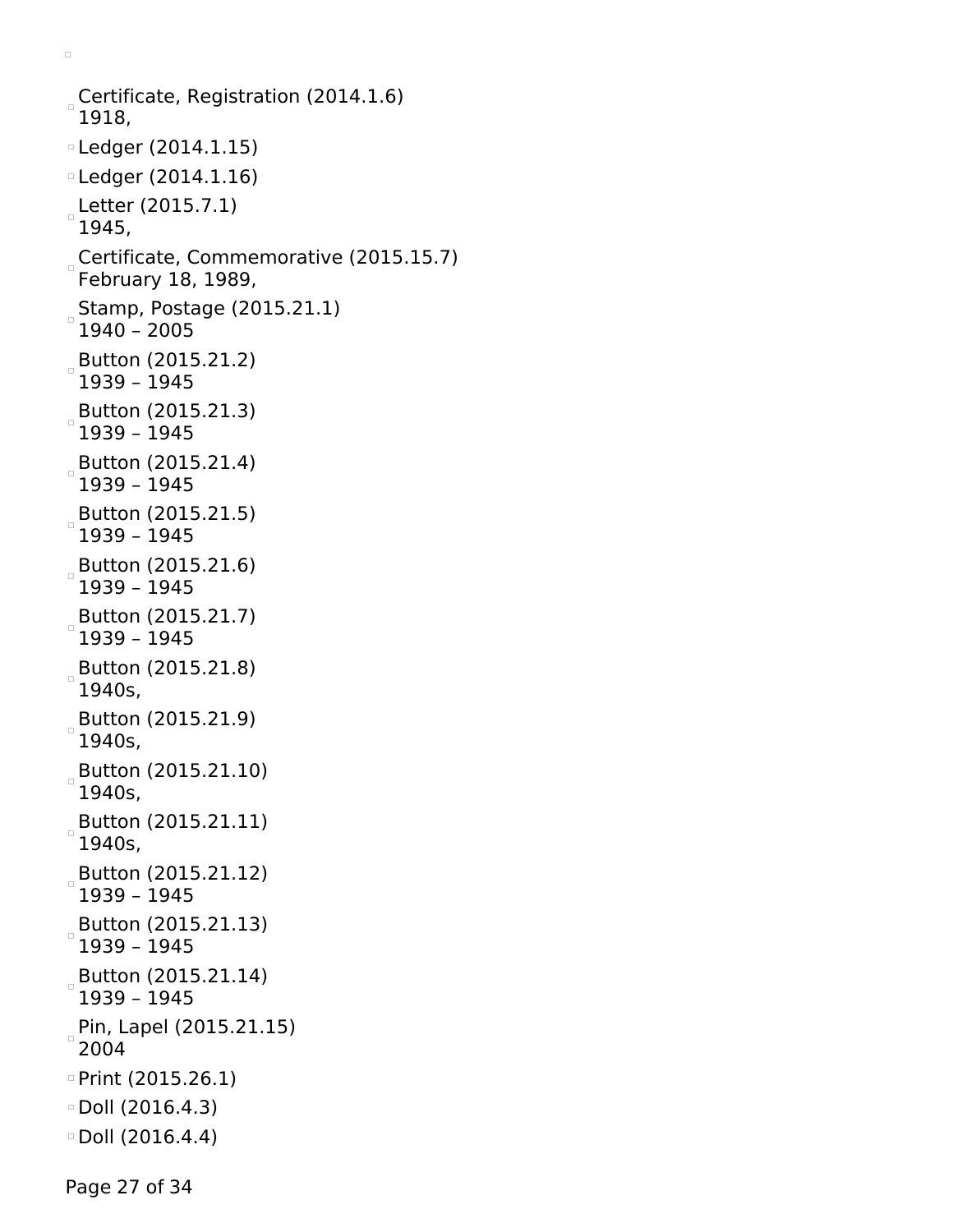Mirror, Hand (2016.11.1) 1930s,  $<sub>a</sub>$  Mirror, Hand (2016.11.2)</sub> 1930s, Mirror, Hand (2016.11.3) 1930s, Mirror, Hand (2016.11.4) Mirror, Hand (2016.11.5) 1930s, Print (2016.13.1) 1994, Painting (2016.14.1) Alexander Mohr Painting Collection Print (2018.12.3) Print (2018.12.4) Ticket, Transportation (2019.12.11) September 2, 1953 Pastel (2020.2.1) ■1967 George Kokines Collection Drawing (2020.2.2) 1982 George Kokines Collection Print (2020.2.4) 1980s George Kokines Collection Painting (2020.2.5) 1998 George Kokines Collection Painting (2020.2.6) ■1998 George Kokines Collection Painting (2020.2.7) 1996 George Kokines Collection Sketch (2020.2.8) 1996 George Kokines Collection Print (2021.1.1) 1967 Print (2021.1.2) 1967

 $\Box$ 

Page 28 of 34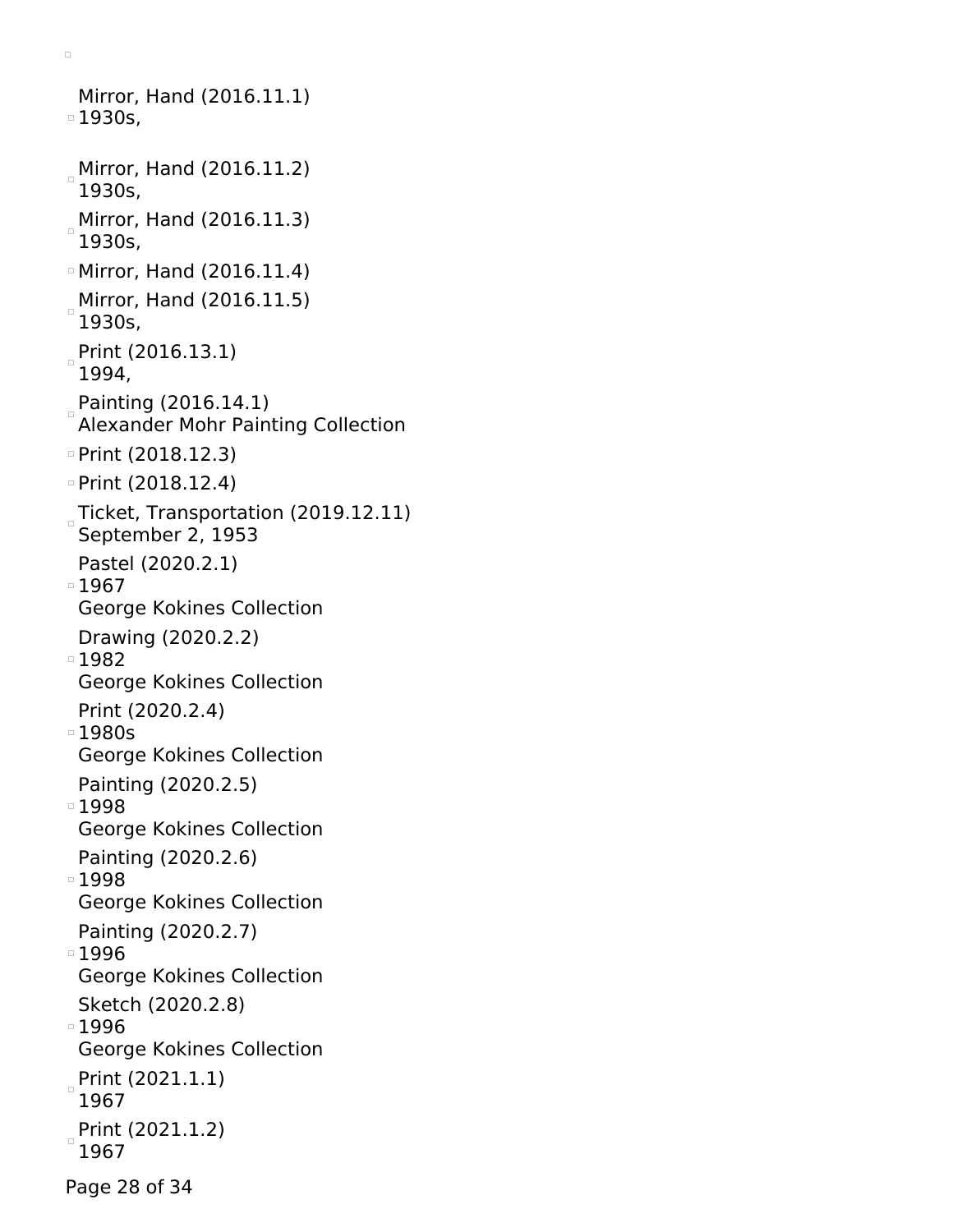```
Print (2021.1.4)
^{\circ} 1967
Print (2021.1.5)
 1967
Print (2021.1.6)
 1967
Print (2021.1.8)
 1967
Print (2021.1.9)
 1967
Print (2021.1.10)
 1967
Print (2021.1.11)
 1967
Print (2021.1.12)
 1967
Print (2021.1.13)
 1967
Print (2021.1.14)
 1967
Print (2021.1.15)
 1967
Print (2021.1.17)
 1967
Print (2021.1.18)
 1967
Print (2021.1.19)
 1967
Print (2021.1.20)
 1967
Print (2021.1.22)
 1967
 Print (2021.1.23)
\Box1969
Print (2021.1.24)
 1969
Print (2021.1.25)
 1969
Newspaper (2021.26.10)
 October 25, 1951
Newspaper (2021.26.12)
 November 9, 1951
```
Page 29 of 34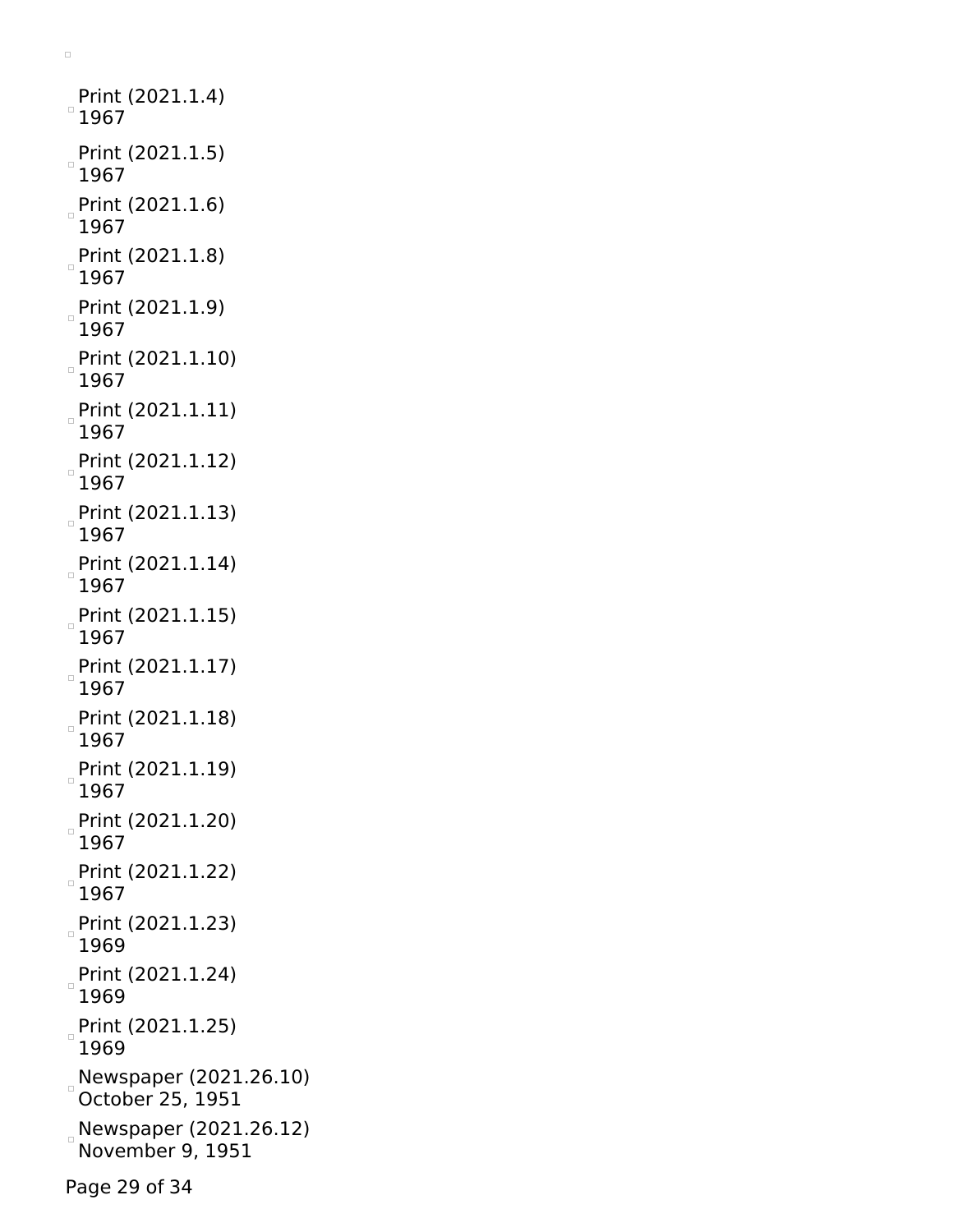Newspaper (2021.26.13)  $°$  November 24, 1957 Newspaper (2021.26.14) November 22, 1957 Newspaper (2021.26.15) April 23, 1981 Newspaper (2021.26.16) November 21, 1949 Newspaper (2021.26.17) October 14, 1966 Newspaper (2021.26.18) 1950s Music, Sheet (2021.26.19) March 1949 Music, Sheet (2021.26.20) 1947 Music, Sheet (2021.26.25) 1940s Music, Sheet (2021.26.27) March 1949 Music, Sheet (2021.26.28) 1947 Music, Sheet (2021.26.29) 1949 Music, Sheet (2021.26.30) 1942 – 1943 Music, Sheet (2021.26.31) 1946 Music, Sheet (2021.26.33) 1940s Music, Sheet (2021.26.34) 1947 Music, Sheet (2021.26.35) 1935  $\circ$  Icon (F2013.4) Drawing (F2013.6) Map (F2013.46) circa 1700, Nicholas Topping Collection Letter (F2014.46) 1904,

 $\Box$ 

Page 30 of 34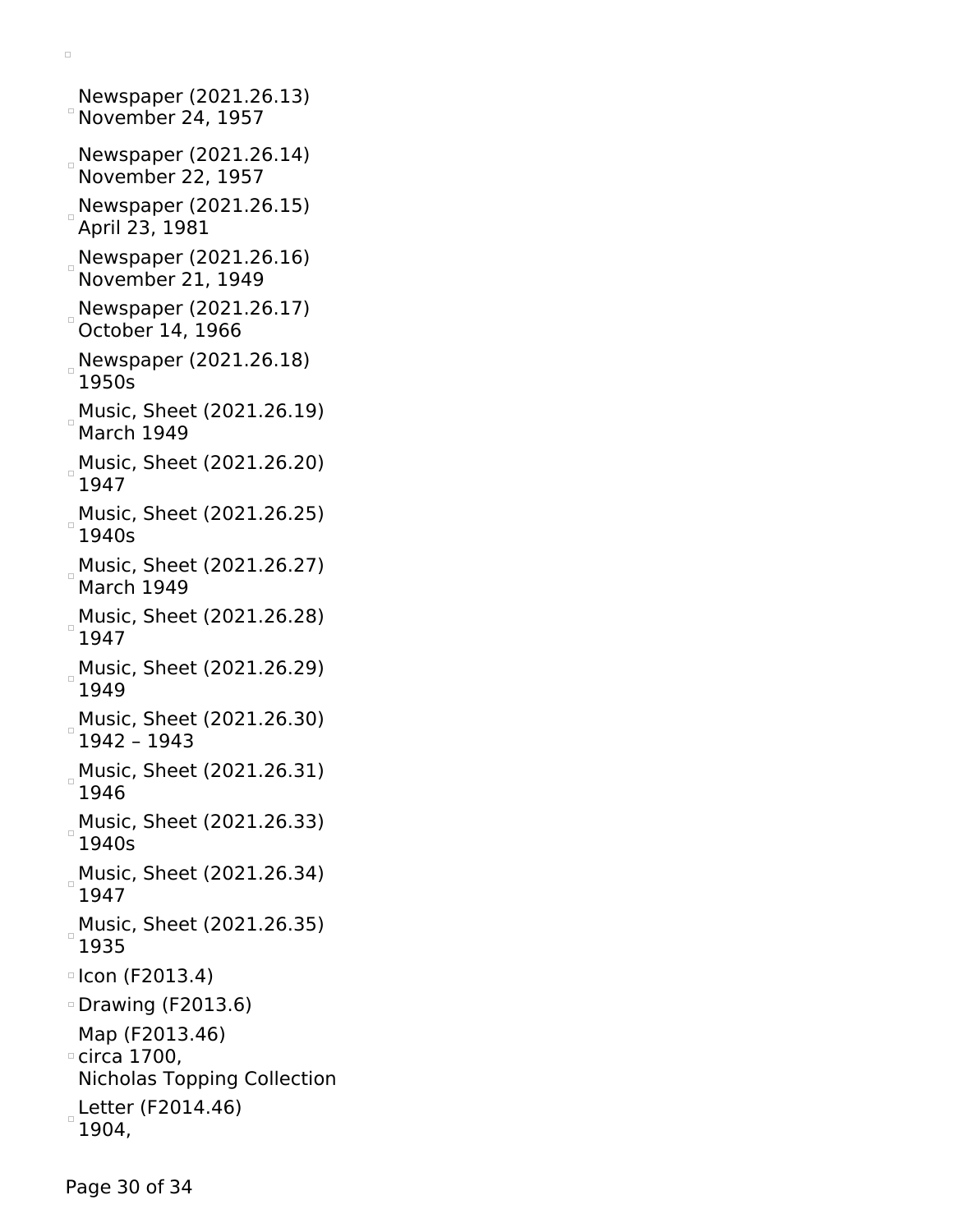Currency (F2014.50)  $^{\circ}$  1941, Currency (F2014.51) 1941, Currency (F2014.52) 1941, Currency (F2014.53)  $\Box$ 1941, Currency (F2014.54) 1940, Currency (F2014.55) 1944, Currency (F2014.56) 1944, Currency (F2014.57) 1940, Currency (F2014.58) 1944, Currency (F2014.59) 1941, Currency (F2014.60) 1944,  $^{\circ}$ Currency (F2014.61) 1944, Currency (F2014.65) 1944, Currency (F2014.68) 1942, Currency (F2014.70) 1944, Currency (F2014.71)  $\Box$ 1943, Currency (F2014.72)  $\begin{array}{c} \square \end{array}$ 1942, Currency (F2014.73) 1942, Currency (F2014.74) 1944, Currency (F2014.75) 1944, Currency (F2014.76) 1944,

 $\Box$ 

Page 31 of 34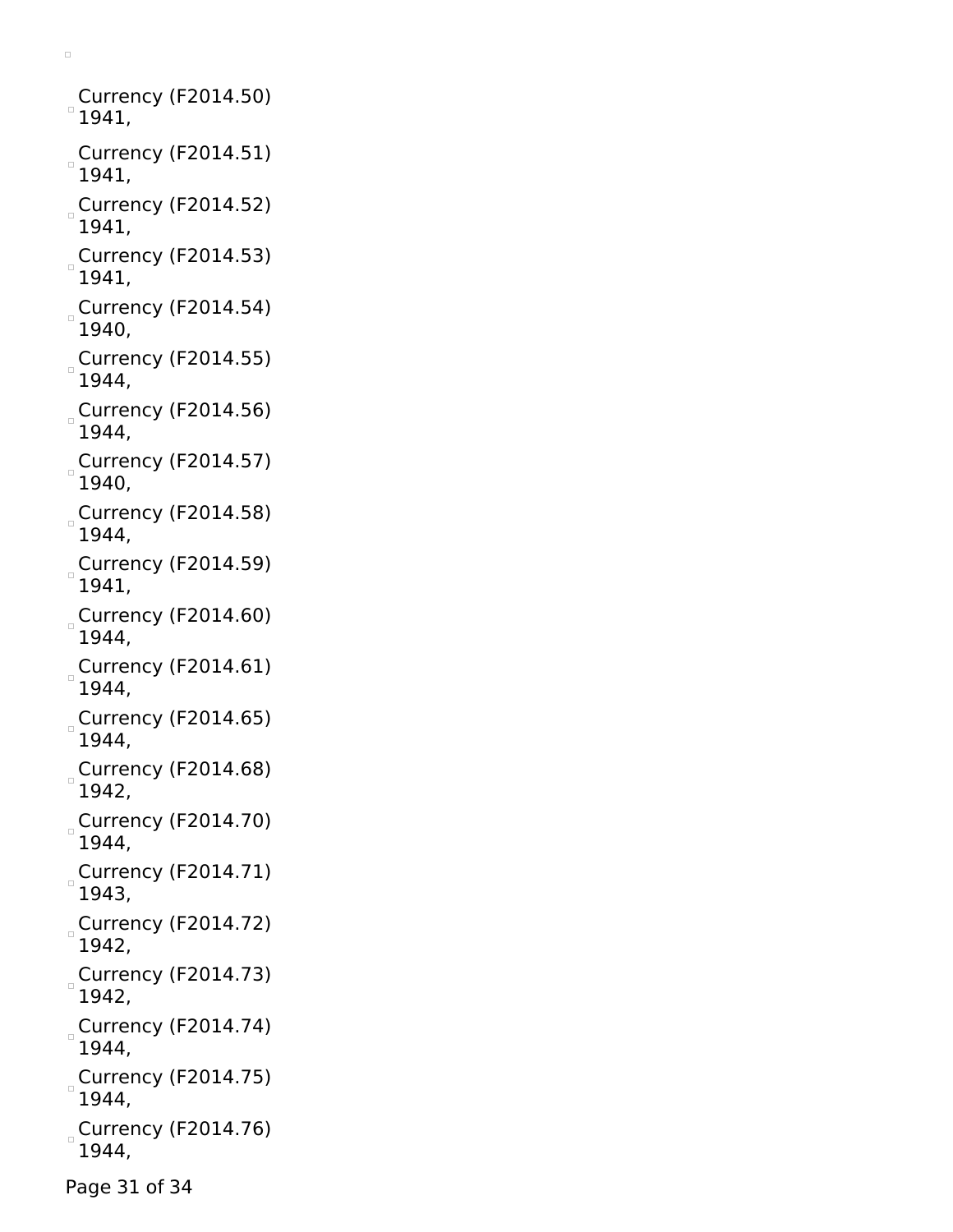Currency (F2014.77)  $^{\circ}$  1944, Currency (F2014.78) 1917, Bond (F2014.99) December 15, 1942, Newspaper (F2015.11) January 1, 1978, Announcement, Funeral (F2015.13) November 28, 1990, Certificate, Achievement (F2015.14) May 31, 1960, Album, Photograph (F2015.23) 1937 – 1987 Certificate (F2015.34) 1960, Book (F2015.37) Document (F2015.38) Certificate, Achievement (F2015.53)  $\Box$ 1919, Pin, Political (F2016.5) 1973 – 2002 Pin, Political (F2016.6) 1962 – 1992 Pin, Campaign (F2016.7) 1988, Pin, Campaign (F2016.8) Pin, Campaign (F2016.9) 1991, Pin, Campaign (F2016.10) 1966 – 1977 Pin, Campaign (F2016.12) 1983 – 1984 Pin, Campaign (F2016.13) 1980, Pin, Campaign (F2016.14) 1974 – 1976 Pin, Campaign (F2016.16) 1991, Pin, Campaign (F2016.17) Page 32 of 34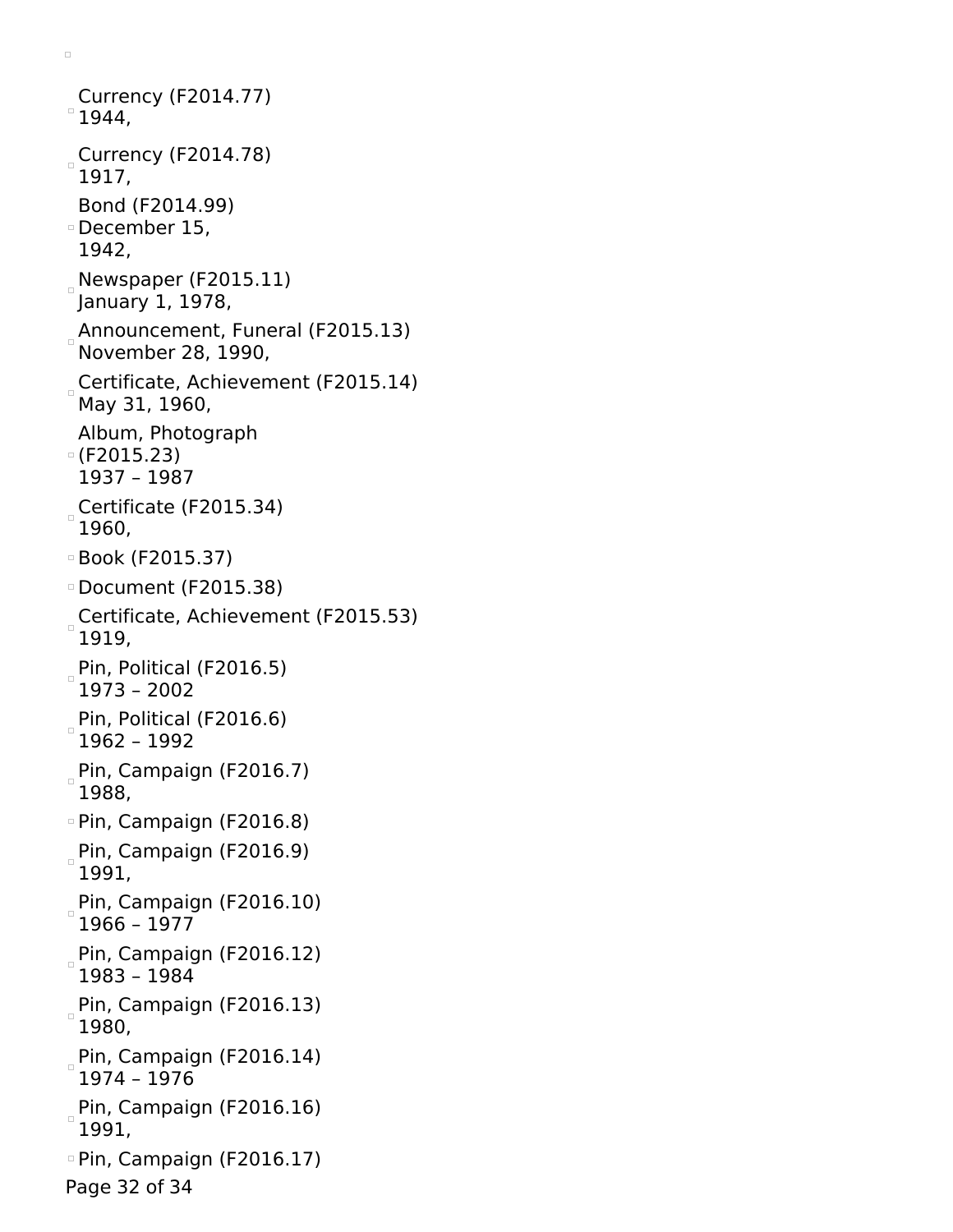Handbill, Political (F2016.18) 1972,

- Sign, Traffic (F2016.38)
- □ Sign, Traffic (F2016.39)
- Sign, Traffic (F2016.40)
- Sign, Traffic (F2016.41)
- Sign, Traffic (F2016.42)
- Sign, Traffic (F2016.43)
- Poster, Political (F2016.62) 1968,
- Poster, Political (F2016.63)
- Poster, Political (F2016.64)
- Poster, Political (F2016.65)
- Poster, Political (F2016.66) 1991,
- Poster, Political (F2016.67)
- Poster, Political (F2016.68)
- Poster, Political (F2016.69)
- Poster, Political (F2016.70) Poster, Political (F2016.71)
- 1983,
- Poster, Political (F2016.72) Poster, Political (F2016.73)
- $\Box$ 1988,
- Poster, Political (F2016.74)
- Poster, Political (F2016.77) circa 1954,
- Newspaper (F2016.88)
- Poster (F2016.89) 1994,
- Newspaper (F2016.106)
- Certificate (F2016.147)
- Journal (F2016.148) 1990,
- Certificate (F2016.158) 1960 – 1961
- Diploma (F2016.172) 1935,
- Award (F2016.173) 1944
- Page 33 of 34